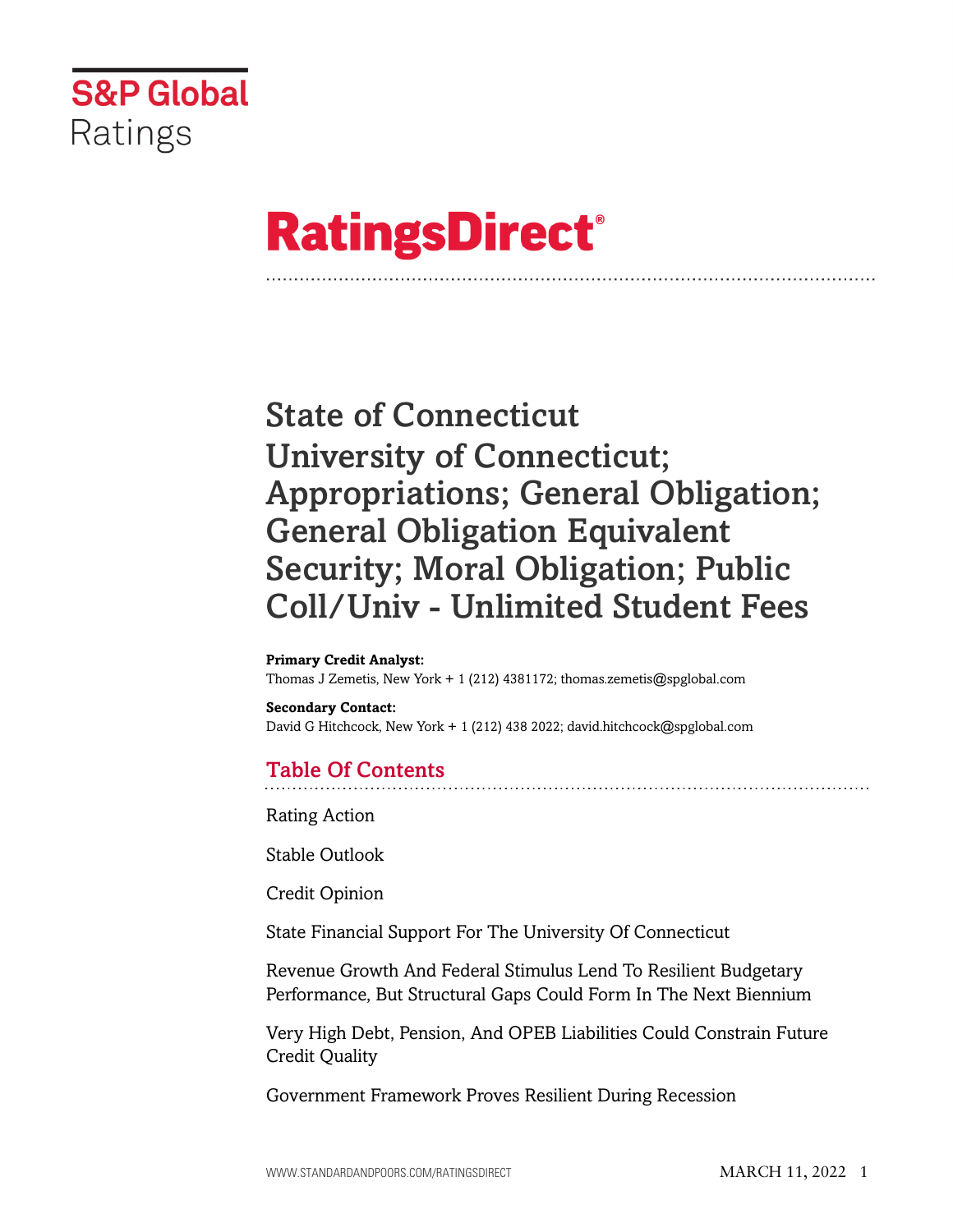## Table Of Contents (cont.)

[Strong Financial Policies And Budgetary Management Support Credit](#page-11-0) [Stability](#page-11-0)

[Related Research](#page-12-0)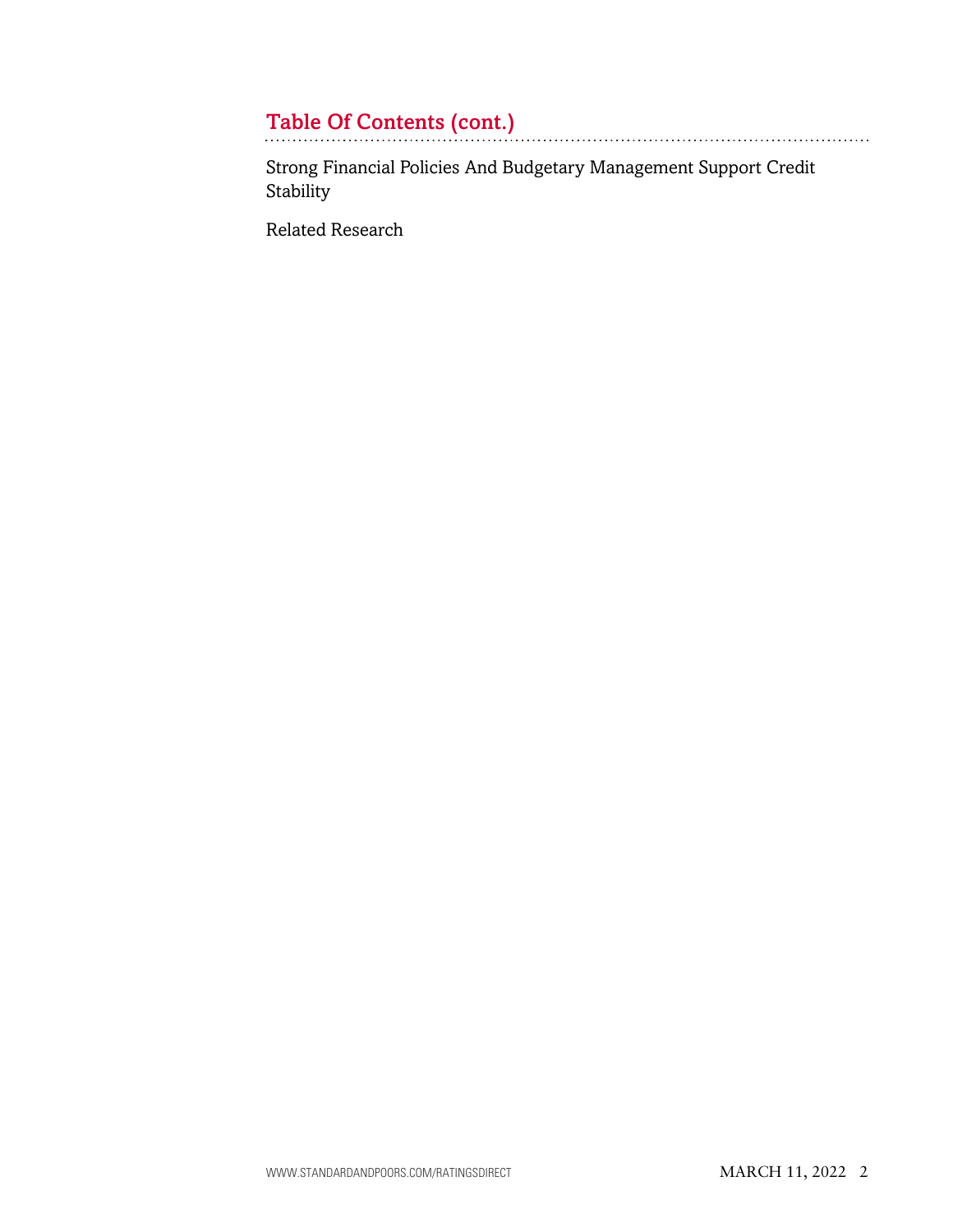| <b>Credit Profile</b>                                                 |              |            |
|-----------------------------------------------------------------------|--------------|------------|
| US\$220.0 mil GO bnds (State of Connecticut) ser 2022A due 02/15/2042 |              |            |
| Long Term Rating                                                      | $A+$ /Stable | <b>New</b> |
| Connecticut GO                                                        |              |            |
| Long Term Rating                                                      | $A+$ /Stable | Affirmed   |
| Connecticut GO                                                        |              |            |
| Long Term Rating                                                      | A+/Stable    | Affirmed   |

## <span id="page-2-0"></span>Rating Action

S&P Global Ratings assigned its 'A+' long-term rating to the University of Connecticut (UConn)'s approximately \$220 million general obligation (GO) bonds, 2022 series A. At the same time, S&P Global Ratings affirmed its 'A+' rating on the university's approximately \$1.47 billion of parity GO debt outstanding, secured by the State of Connecticut's debt service commitment. The outlook is stable.

We also affirmed our 'A+' rating on debt secured by a special capital reserve fund--that we view to be on par with that of the state GO rating--that includes various issues by the Connecticut Housing Finance Authority, the Connecticut Health & Educational Facilities Authority, and the Connecticut Green Bank, as well as various other state-supported GO-equivalent securities. In addition, we affirmed our 'A' rating on Connecticut's appropriation-secured debt and our 'BBB+' rating on the state's moral obligation debt. The ratings on the state's 2016 series C GO bonds and Capital City Economic Development Authority 2004 series B bonds, with liquidity support provided by Bank of America N.A., are 'A+/A-1'.

We base the rating on the security provided by the state debt service commitment, which is defined by Public Act 95-230 (UCONN 2000) and the master indenture. The debt service payment mechanism established by the statute and bond documents mandates and obligates the state to make annual payments without further legislative approval, which provides strong bondholder security akin to Connecticut's GO pledge. The state is obligated to pay an annual amount sufficient to cover debt service on any state debt service commitment-authorized GO debt of the university. As part of the state's contract with bondholders, the funds necessary to meet the debt service commitment are paid by the state treasurer to the trustee from Connecticut's general fund and these payments are not subject to further legislative authorization or appropriation. Although the bonds are also secured by a GO pledge of the university (excluding patient revenues and any other revenues derived from clinical operations of the university), we rate to the strength of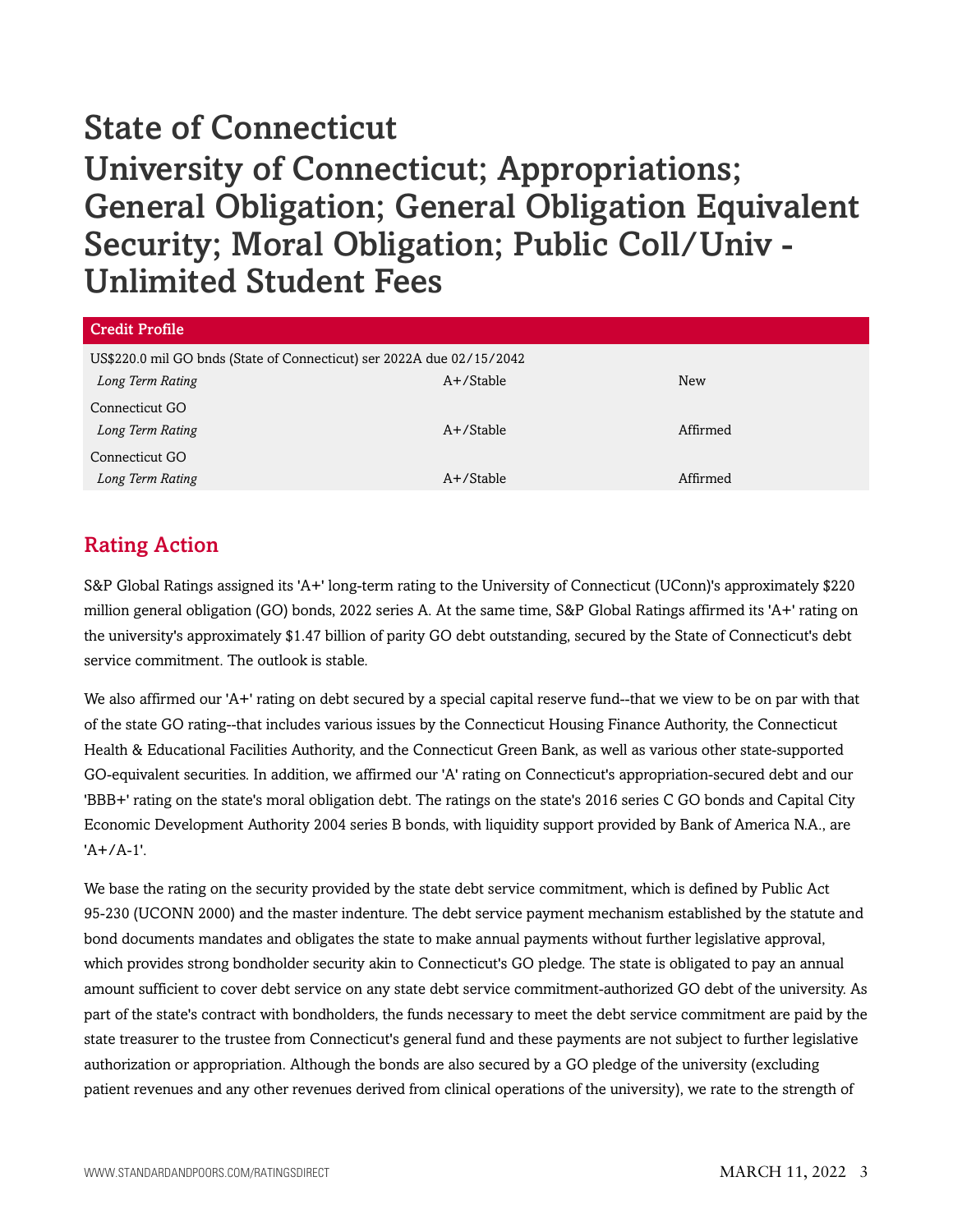the pledge provided by the debt service commitment. Under the UCONN 2000 legislation enacted in 1995, the debt service commitment extends for the life of the bonds.

The 2022 series A bonds are a new-money issuance to finance capital projects for the UCONN 2000 Infrastructure Program, which was established to modernize, rehabilitate, and expand the physical plant of the University of Connecticut. Following the issuance of the 2022 series A bonds, approximately \$255.1 million of GO bonds remain authorized to be issued for UCONN 2000 Infrastructure Program projects.

#### Credit overview

Connecticut's long-term creditworthiness is underpinned by its demonstration of disciplined financial management over the past four fiscal years that has led to a material improvement in budgetary performance and a rapid build-up of reserves within its budgetary reserve fund (BRF). The implementation of additional statutory and financial controls quickened the replenishment of the state's BRF balances, and deposits of surplus revenues have met or exceeded the 15% statutory reserve cap in the BRF, supporting the resiliency of state finances during a period of pandemic-induced pressure. At year-end fiscal 2021, the state reported BRF reserves totaled \$4.37 billion, which exceeded 15% of general fund appropriations for the second consecutive year. The amount in excess of the 15% (totaling approximately \$1.6 billion) was transferred toward additional paydown of the state's pension abilities. Our view of Connecticut's near-term credit stability also incorporates fiscal year-to-date revenue performance that continues to outpace budget estimates and its appropriation of approximately \$1.75 billion of direct federal pandemic-relief aid received from the American Rescue Plan Act (ARP) that will likely provide the state with an extraordinary financial cushion to manage unforeseen budget challenges and retain reserves at very strong levels in its BRF throughout the fiscal 2022-2023 biennium. Notwithstanding, we believe the continuance of state-level management and firm statutory commitments that uphold or strengthen budgetary controls and long-term planning that supports executive and legislative decision-making to build and sustain structurally balanced budgets in future biennia--while also demonstrating further progress in reducing its very high debt and postretirement liabilities (e.g., pension and other postemployment benefits [OPEB])--will be crucial to maintaining Connecticut's credit quality.

While the state's larger-than-expected pension contributions in fiscal years 2020 and 2021 represent near-term progress toward addressing its high and underfunded state pension liabilities, we believe Connecticut will remain challenged in its efforts to curtail significant fixed-cost pressures beyond the outlook horizon. Fixed costs include its high proportionate state-only share of entitlement programs (such as Medicaid), a high debt burden, and significant unfunded pension and OPEB liabilities, all of which comprise 51.7% of the state's general fund budget in fiscal 2022 (based on the state's estimate), which, in our opinion, could pose a significant impediment to solving budgetary gaps in future recessions. Therefore, we view the legislative and executive branches' ability to reach consensus on structural budget solutions that mitigate projected out-year budget gaps--particularly as extraordinary federal aid wanes and entitlement program costs shift back to the state--and that sustains the state's firm commitment to hold down projected fixed-cost growth as important to our view of the state's long-term credit quality.

Connecticut's stable outlook also incorporates our expectation that the state will maintain strong budgetary controls and outperform its conservatively developed revenue growth assumptions that have supported its recent trend of strong financial performance through the end of the fiscal 2022-2023 biennium. We attribute the state's three consecutive operating surpluses and solid financial footing through the end of fiscal 2021, in part, to the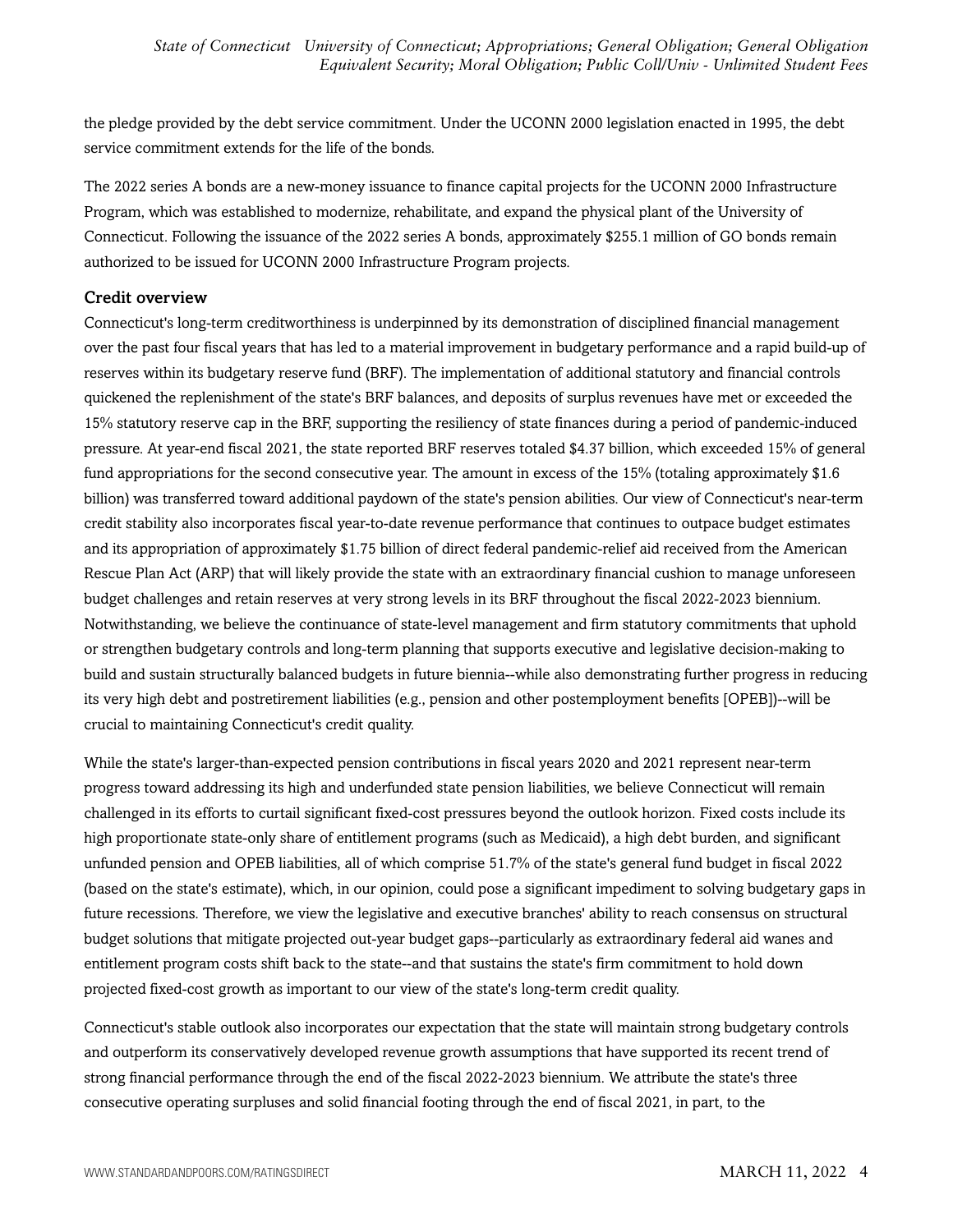implementation of statutory governance and policy changes made effective for the fiscal 2018-2019 biennium that put additional budgetary and debt controls in place to address structural budgetary challenges and long-term fixed-cost growth, including the state's high debt and significantly underfunded pension and OPEB liabilities. The state has since adhered to these statutory controls that are enforced through GO bond covenants that remain in effect through June 30, 2023.

These budgetary and debt reforms included limitations on the amount of tax-supported debt authorized and issued annually, caps on expenditure growth and revenue, and a "revenue volatility cap" that requires the state to transfer income tax receipts above \$3.15 billion (adjusted annually by the five-year growth in personal income) and year-end surpluses to the BRF and to transfer any excess funds above the 15% statutory reserve cap to make additional payments toward the state's unfunded pension liabilities. The segregation of revenue under the revenue volatility cap was designed to capture expected one-time windfalls to bolster reserves and address longer-term liabilities, while also shielding Connecticut from historically cyclical income tax fluctuations. In practice, the state exceeded the revenue volatility cap by more than \$1.2 billion of fiscal 2021 revenue collections. When combined with the \$475.9 million operating surplus for fiscal 2021, the state transferred approximately \$1.62 billion in excess revenue above the 15% statutory BRF reserve cap to directly reduce the unfunded pension liabilities by \$719.7 million in the State Employees' Retirement Fund (SERF) and \$903.6 million in the Teachers' Retirement System (TRS) pension plans, which we view favorably. The state estimates that it will reduce actuarially determined contribution (ADC) requirements by \$3.45 billion over 25 years. If the magnitude and frequency of excess pension contributions are sustained over time, and we believe the long-term growth trajectory of its long-term liabilities is meaningfully reduced, we could view these contributions as a credit strength.

In January 2022, the state's Office of Policy and Management (OPM) and Office of Fiscal Analysis (OFA) revised consensus revenue forecast reflects a \$872.9 million upward revision from the enacted budget plan and a projected year-end general fund surplus of \$1.51 billion. If projections hold to the end of the current fiscal year, OPM and OFA estimate that the volatility cap deposit will be approximately \$969.2 million. The estimated balance in the BRF at fiscal year-end June 30, 2022, could grow to nearly \$5.6 billion, or 27% of fiscal 2022 budgeted appropriations. The fiscal 2023 forecast estimates a projected \$433 million draw on BRF reserves to bring the BRF balance to the 15% threshold. This reflects a shallower 3.6% general fund revenue growth rate compared with the 5% growth rate in fiscal 2022. However, OPM officials reported in February 2022 that fiscal year-to-date revenue growth continues to outpace the growth rates assumed in the January 2022 consensus revenue forecast.

With year-to-date revenue performance continuing to outperform revised projections, the Office of the State Comptroller issued a more recent report in March 2022 indicating the transfer to the BRF due to the volatility cap could exceed \$2.5 billion at the end of the current fiscal year to make additional pension contributions above the ADC to the SERF and TRS pension plans. However, the governor has proposed mid-biennium appropriation adjustments, totaling \$556.2 million (or a 2.4% increase above enacted appropriations) to support various departmental accounts, interim needs, or other non-recurring budget items that would lapse at the end of the biennium. The governor's mid-biennium proposal also features a nearly \$978 million property tax and revenue relief package over the remainder of the fiscal 2022-2023 biennium, which expands various tax credits and exemptions, as well as a reduction of budgeted revenue replacements from ARP by \$810 million over the current and next fiscal years. These proposed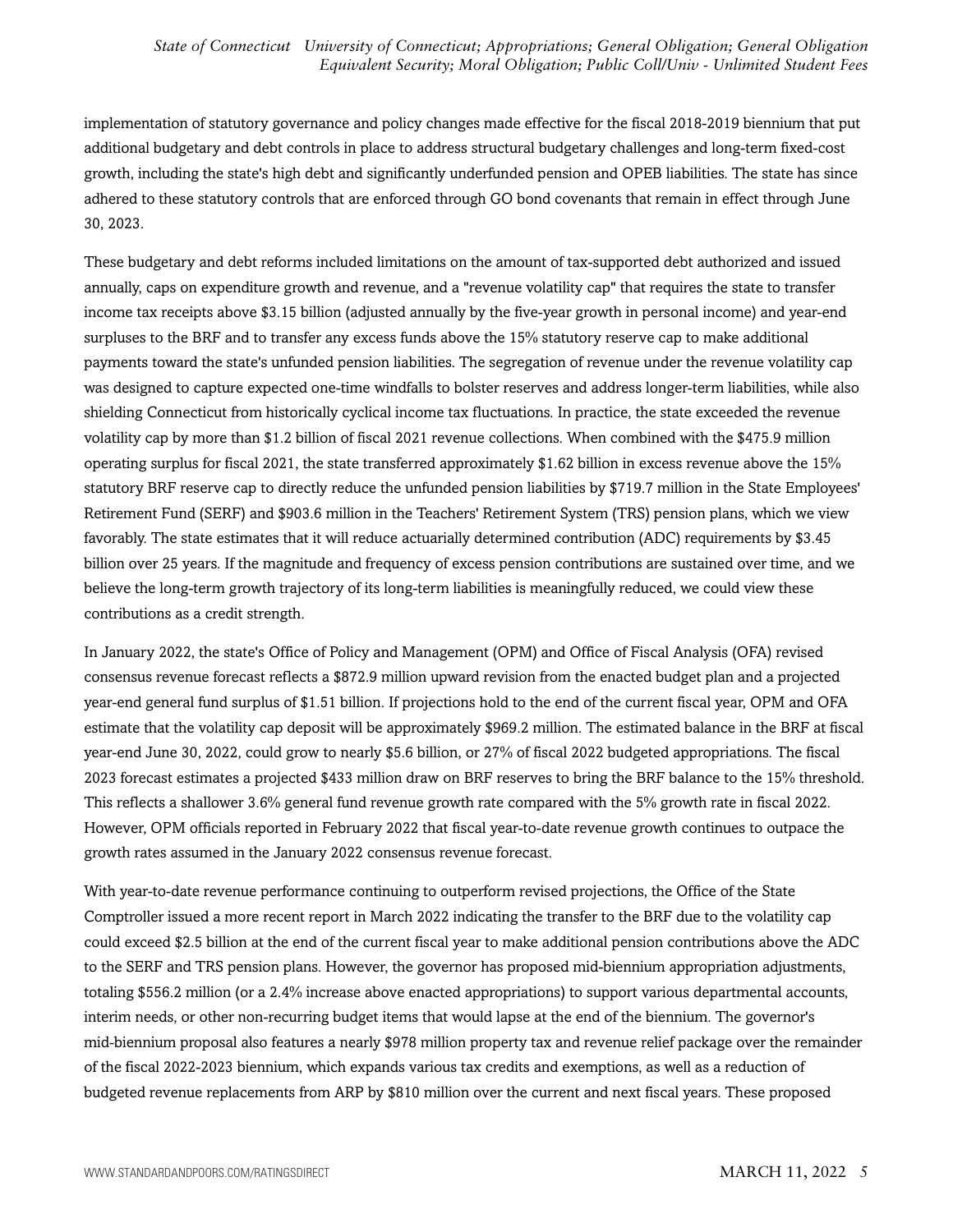changes would require legislative approval and could be revised following a subsequent consensus revenue forecast in April 2022.

The GO rating on Connecticut reflects our view of the state's:

- High-income levels supported by a diverse economic base--although an aging population and flat total population are contributing to slower economic growth--which could weaken revenue growth over the long term;
- Active monitoring of revenues and expenditures, including monthly reporting and consensus revenue forecasting three times annually, and the authority of the executive branch to make mid-year adjustments to the budget;
- Increase in budget reserves to a very strong 15% of expenditures for fiscal years 2020 and 2021 from a low 1.1% of expenditures at fiscal year-end 2017, and a projected BRF balance to be sustained at the statutory cap of 15% at fiscal year-end 2022, after another projected substantial transfer of additional contributions to pay down pension obligations.

Offsetting factors, in our opinion, include:

- High fixed costs, which could pose a major impediment to solving future budget gaps in the event of a recession--combined debt service, pension, OPEB, Medicaid, and other entitlement costs that composed 51.7% of Connecticut's fiscal 2022 budgeted expenditures; and
- High and significantly underfunded pension and OPEB liabilities, although the state adopted more realistic plan assumptions, funded full annual ADCs to its retirement systems, and is prefunding an OPEB trust fund, and it has made excess contributions above the volatility cap, which could help hold down the pace of projected future cost increases.

#### Environmental, social, and governance

In our view, Connecticut's environmental risks have no material influence on our credit rating analysis.

The state's 618-mile coastline is adjacent to Long Island Sound and the Atlantic Ocean could expose it to a higher incidence of coastal and inland flooding caused by acute- and chronic-physical climate risks. However, we view state-level efforts to incorporate resiliency and adaptation in agencies' long-term planning and capital investments to harden critical infrastructure exposed to physical risks as sufficient mitigants. We consider Connecticut's social capital risks to have an overall neutral influence on its credit profile due to demographic pressures including an aging population and flat population growth trends over the past 10 years. However, we view recent in-migration trends and agency-level planning and increased funding for social programs that anticipate future service needs mitigate demographic pressures.

Generally, we view the state's governance risks as an overall neutral influence on our credit rating analysis, although we recognize that future changes to risk-management culture and oversight of the state's high-to-very high fixed costs (which typically comprise 50% or more of general fund appropriations) could constrain expenditure flexibility and financial performance if left unmitigated. We view implemented reforms to the state's pension and OPEB plans and a strong management and policy framework--including forecasting fixed costs and statutory allowances to pre-fund its liabilities--as demonstrating a governance structure supportive of the state's ability to manage these fixed costs and other developing risks over the long term.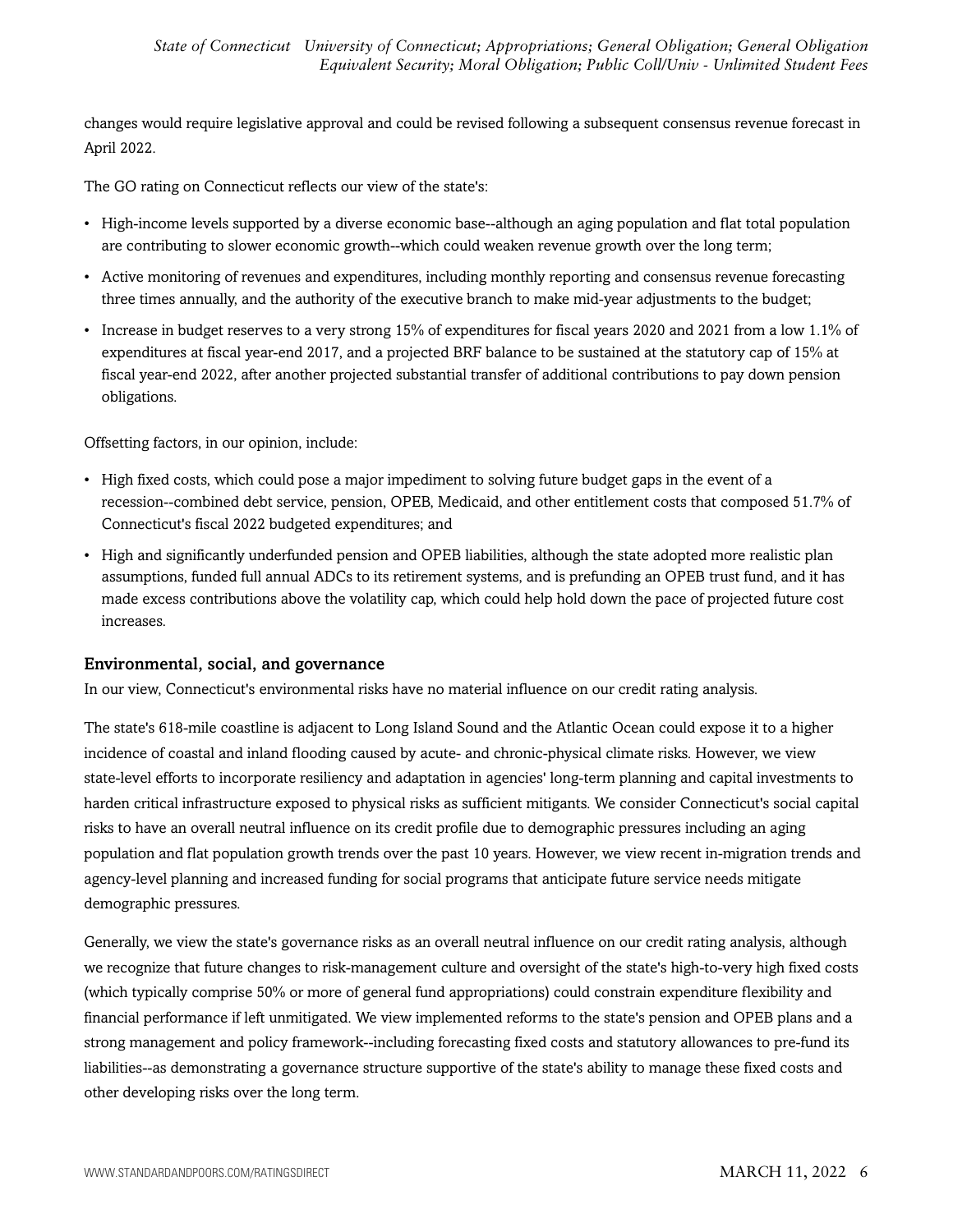## <span id="page-6-0"></span>Stable Outlook

#### Upside scenario

We could take a positive rating action if the state maintains future tax-supported capital needs at levels significantly lower than those of previous fiscal years, while also demonstrating what we view as a long-term commitment to structural budgetary balance and upholding statutory governance provisions that we believe support Connecticut's maintenance of reserves at currently very strong levels, while also making sustainable progress in reducing the state's overall debt burden, pension, and OPEB liabilities.

#### Downside scenario

We could lower the rating if, pursuant to our state rating criteria, believe future tax supported debt will rise to levels we view less sustainable, leading us to we calculate most of our debt indicators are one-third or more above thresholds we view as high, triggering a one-notch rating override. In addition, if total pension funded ratios fall below 40% without a reasonable plan that we believe will significantly improve funding over the near term, we could lower the rating. Although unlikely over the outlook horizon, a sustained structural budget misalignment or a sharp decline in Connecticut's reserve position could intensify this downside risk.

Based on the analytic factors that we evaluate for states, on a scale of '1.0' (strongest) to '4.0' (weakest), we have assigned a composite score of '2.1' to Connecticut, an anchor of the 'AA-' rating. However, we use our discretionary ability to rate one notch below the anchor rating based on the state's high fixed costs and very high debt and liability burden, compounded by lagging economic growth compared with that of peers to arrive at our 'A+' rating.

## <span id="page-6-1"></span>Credit Opinion

## <span id="page-6-2"></span>State Financial Support For The University Of Connecticut

UConn derives a fair amount of financial support from Connecticut through its operating appropriation, capital support in the form of its GO-debt service coverage (DSC) bonds, and reimbursement of a portion of costs associated with its fringe benefits. However, we believe UConn exhibits enough independence from the state such that the rating is not linked directly to the rating on the state. UConn derives most of its operating revenue, 70%, from non-state supported sources e.g., tuition and fees, grants and contracts revenue, auxiliary operations, and health care and professional services revenue. In addition, we view UConn's financial resources as sufficient to support the rating supplemented by the university's robust philanthropic support realized through the University of Connecticut Foundation. However, since Connecticut influences decisions UConn makes about its strategic priorities and financial practices the rating on the state informs our thinking about how we view UConn's financial profile.

For more information on the credit characteristics of the University of Connecticut, see our analysis, published March 11, 2022, on RatingsDirect.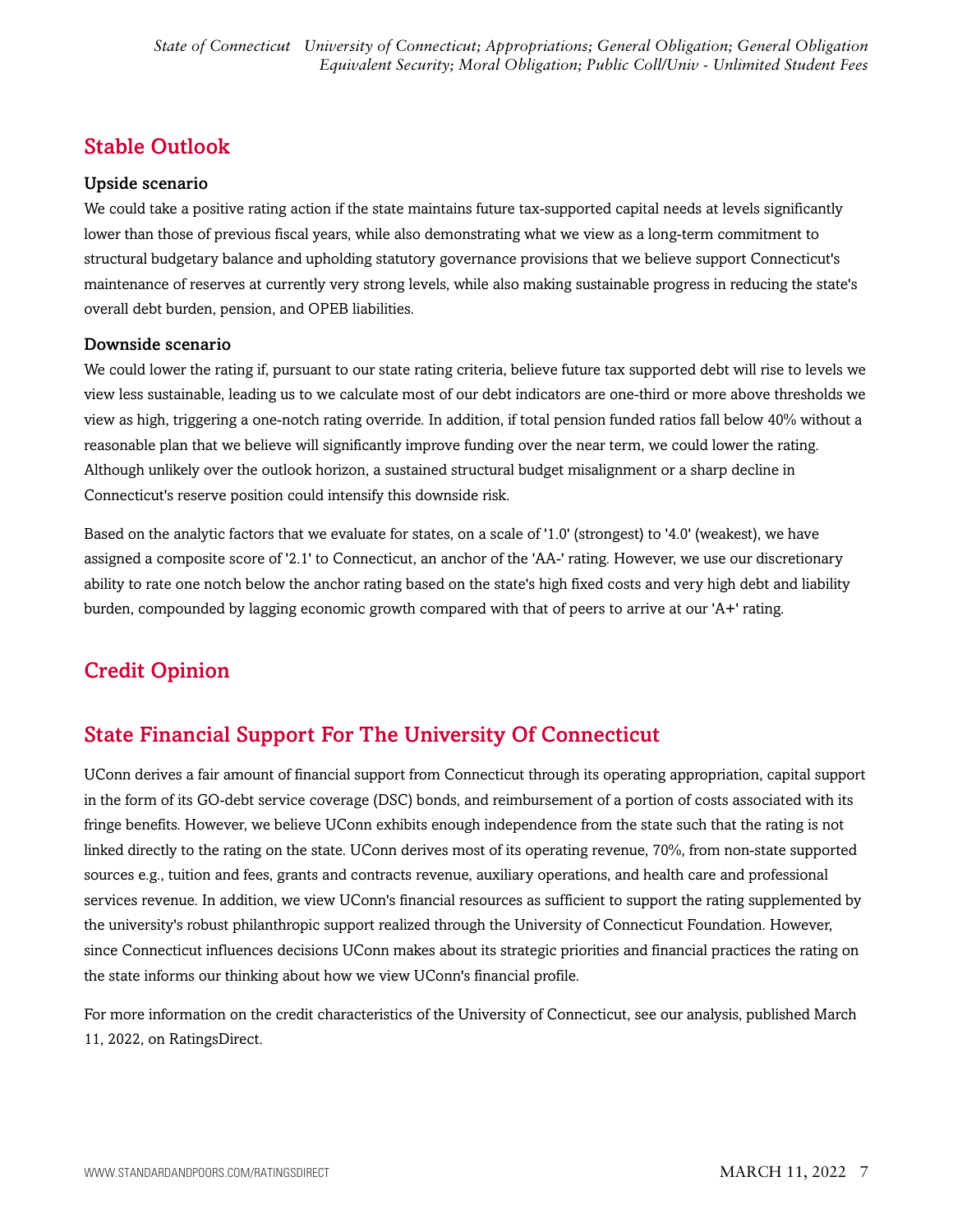#### Connecticut's economic post-pandemic recovery continues, but demographic trends and inflationary pressures could delay its pathway to full recovery

The broader U.S. economic outlook is healthier compared with a year ago and the prospect that COVID-19 is transitioning from pandemic to endemic, although supply chain disruptions remain the largest stumbling block, which led S&P Global Economics to lower its U.S. GDP growth forecast to 3.9% for 2022 (from 4.1% previously). While some supply constraints show signs of easing in 2022, S&P Global Economics expects price pressures will weaken consumer confidence and inflation will remain elevated, which could prompt the Federal Reserve to lift interest rates six times this year to align with its 2% inflation target. GDP rose to a 40-year high in 2021, with solid readings continuing for 2022, on improved economic demand and consumer spending. In addition, the U.S. economy has felt less impact with each wave of the virus, and it has withstood the damage. Real-time data incorporating the effects of now plunging omicron variant cases indicate economic activity has picked up. We maintain our assessment of U.S. recession risk over the next 12 months at 10%-15%, which is our lowest assessment in six years. The U.S. Bureau of Labor Statistics' February 2022 jobs report indicates the U.S. labor market recovery has defied the omicron variant, but we continue to monitor Connecticut's long-term path out of the current economic cycle. For more information, see "Economic Outlook U.S. Q1 2022: Cruising At A Lower Altitude," published Nov. 29, 2021, and "U.S. Real-Time Data: Solid Indicators And Higher Prices Spell Monetary Policy Lift Off In March," published March 4, 2022.

As the state continues to climb out of the depth of the downturn, we anticipate Connecticut will reach its pre-pandemic output and unemployment levels slower than its peers. IHS Markit estimates that the state's gross state product (GSP) reverted to growth in 2021 at 4.2%, but fell back to a shallower 3.3% and 2.0% real GSP growth rate in 2022 and 2023, respectively, slower than the national level over the same period. As of December 2021, the state's unemployment rate was 5.1%, approximately 1.2% above the national average, although we will continue to monitor in tandem with other measures of labor market health, including its labor participation rate (63.5% as of Dec. 2021), which characteristically perform above the U.S. level.

An important credit consideration for Connecticut will be the track of its population growth and aging of its prime working-age labor force, as the state faces growing demographic challenges that weigh on future economic growth. Population growth over the past 10 calendar years (2010-2020) was essentially flat, compared with a compounded annual growth rate of 0.7% for the nation. In addition, the state also has an aging population, consistent with that of the rest of New England, that will likely contribute to slower economic growth and create higher service level demands that affect finances over time (see "Increasing Generational Dependency Poses Long-Term Social Risks to U.S. States' Fiscal And Economic Stability," published Feb. 24, 2020). However, there is some evidence from Connecticut's real estate market that the state could have benefitted from in-migration during the pandemic. At the same time, a lack of inventory could put upward pressure on home sale and rental market prices. Home sales increased and median sale prices rose to \$340,000, up nearly 4% compared with the previous year. The most significant increases came in southwestern Connecticut, which lies within the New York City metropolitan area. Whether this represents a long-term gain for the state or a short-term response to the pandemic remains unknown. If the state can continue to attract and retain new residents, it could bode well for future economic stability and growth.

On a scale from '1.0' (strongest) to '4.0' (weakest), S&P Global Ratings assigned a '2.2' to Connecticut's economy.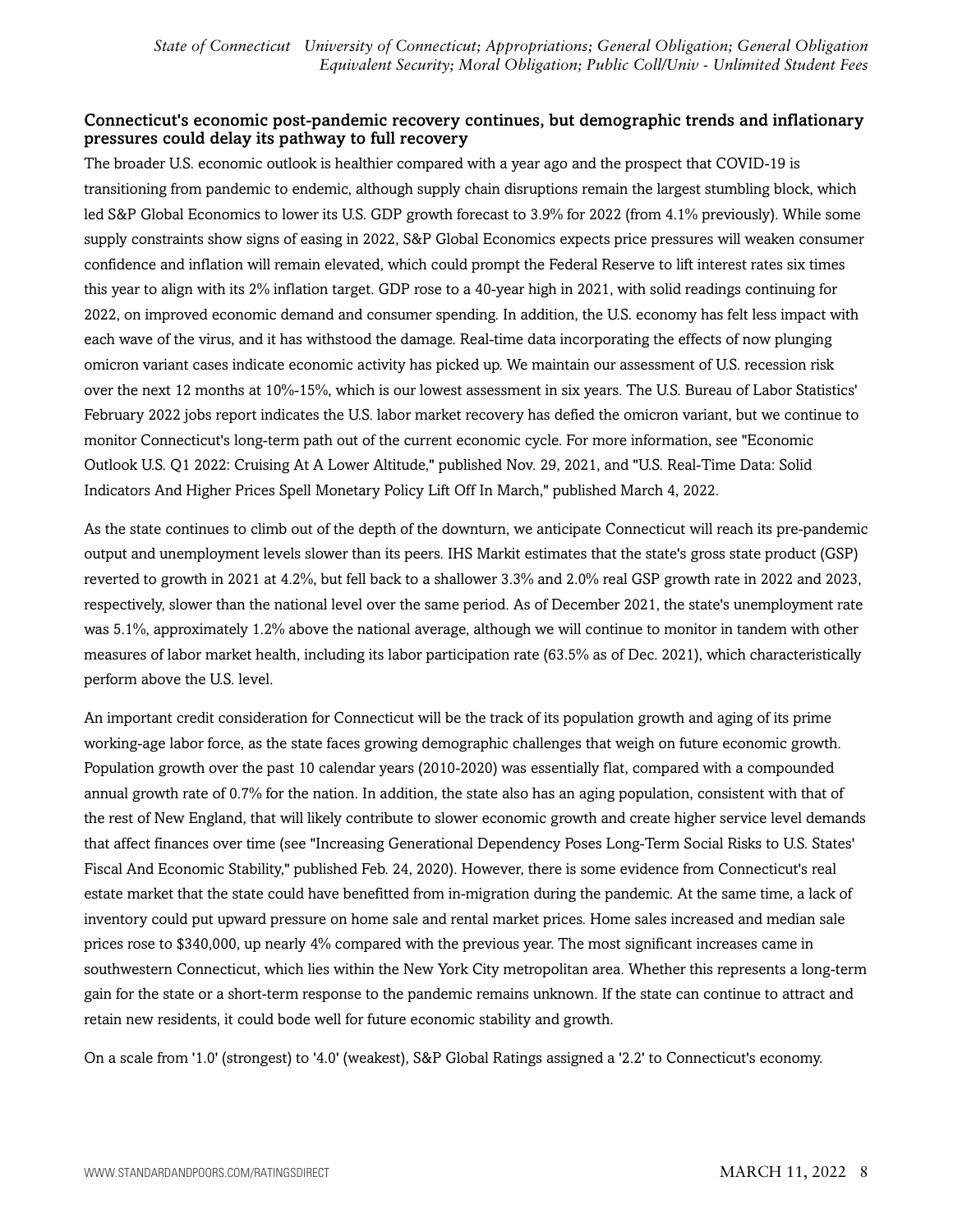### <span id="page-8-0"></span>Revenue Growth And Federal Stimulus Lend To Resilient Budgetary Performance, But Structural Gaps Could Form In The Next Biennium

The state's enacted fiscal 2022-2023 biennium general fund appropriations total \$20.7 billion (or 3.3% over the previous fiscal year's enacted budget) for fiscal 2022 and approximately \$21.5 billion (3.8% growth over the fiscal 2022 enacted budget) for fiscal 2023. However, we note that the budget is balanced with the use of \$559.9 million of one-time federal ARP revenue replacements for fiscal 2022 and approximately \$1.19 billion for fiscal 2023, which could introduce a structural budget gap in the subsequent fiscal 2024-2025 biennium. The state enacted some revenue adjustments and it used conservative revenue growth rates over the biennium, which we believe could reduce the gap over the current biennium. In accordance with the state's revenue cap, fiscal 2022 appropriations are set at 99% of projected revenue and fiscal 2023 appropriations are set at 98.75% of projected revenue, which provide the state with an additional \$210.2 million and \$272.6 million in surplus funds, respectively, to address potential gaps in the current biennial budget.

Like Connecticut, most state governments have come through two years of the pandemic holding or even improving credit quality. Much of this is due to the steady and generous flow of federal funds, but also how the generally highly rated sector responded to the crisis as expected. Even with new economic challenges ahead, we expect state governments will continue to see strong revenue collections throughout 2022 and take commensurate expenditure actions to help lead to balanced budgets. For more on what we are watching for U.S. states in 2022, see "Outlook For U.S. States: Federal Funds Fuel Spending; Will Inflation Impede The Impact?", published Jan. 4, 2022. Based on year-to-date revenue performance and improving revenue forecasts, we generally expect that the state's budgetary conditions will likely remain, at least, stable and they will likely support healthy reserve and cash balances through the 2022-2023 biennium. However, in our view, Connecticut's commitment and the state's ability to manage its budget proactively to sustain structural balance beyond the current biennium--especially in response to diminishing future federal funding and a regularizing of programmatic expenditures (e.g., Medicaid and other social services)--will remain important to its long-term credit quality.

#### Fiscal 2021 (audited generally accepted accounting principles results)

Connecticut's annual comprehensive financial report as of June 30, 2021, reports positive operating results for the state's general fund, on a generally accepted accounting principles (GAAP) basis.

Based on our adjustments, total general fund revenues and transfers in were \$24.4 billion and total general fund expenditures and transfers out were \$23.38 billion resulting in a \$987 million (4.2%) operating surplus for the fiscal year. Our calculations exclude bond proceeds from a long-term debt and refinancing obligations or capital lease obligations. The general fund ended the fiscal year with a total fund balance of \$3.29 billion, which represents a 43.4% increase above fiscal 2020 levels. This is strong, in our opinion, at 14.1% of total general fund expenditures.

On a GAAP basis, the state's unassigned and committed balances (for continuing appropriations and amounts held in BRF) was to \$3.2 billion at June 30, 2021. General fund cash and cash equivalents totaled \$4.78 billion and total governmental funds cash and cash equivalents total \$10.55 billion, which reflect a strong 20.4% of general fund expenditures and 26.5% of total government expenditures, respectively.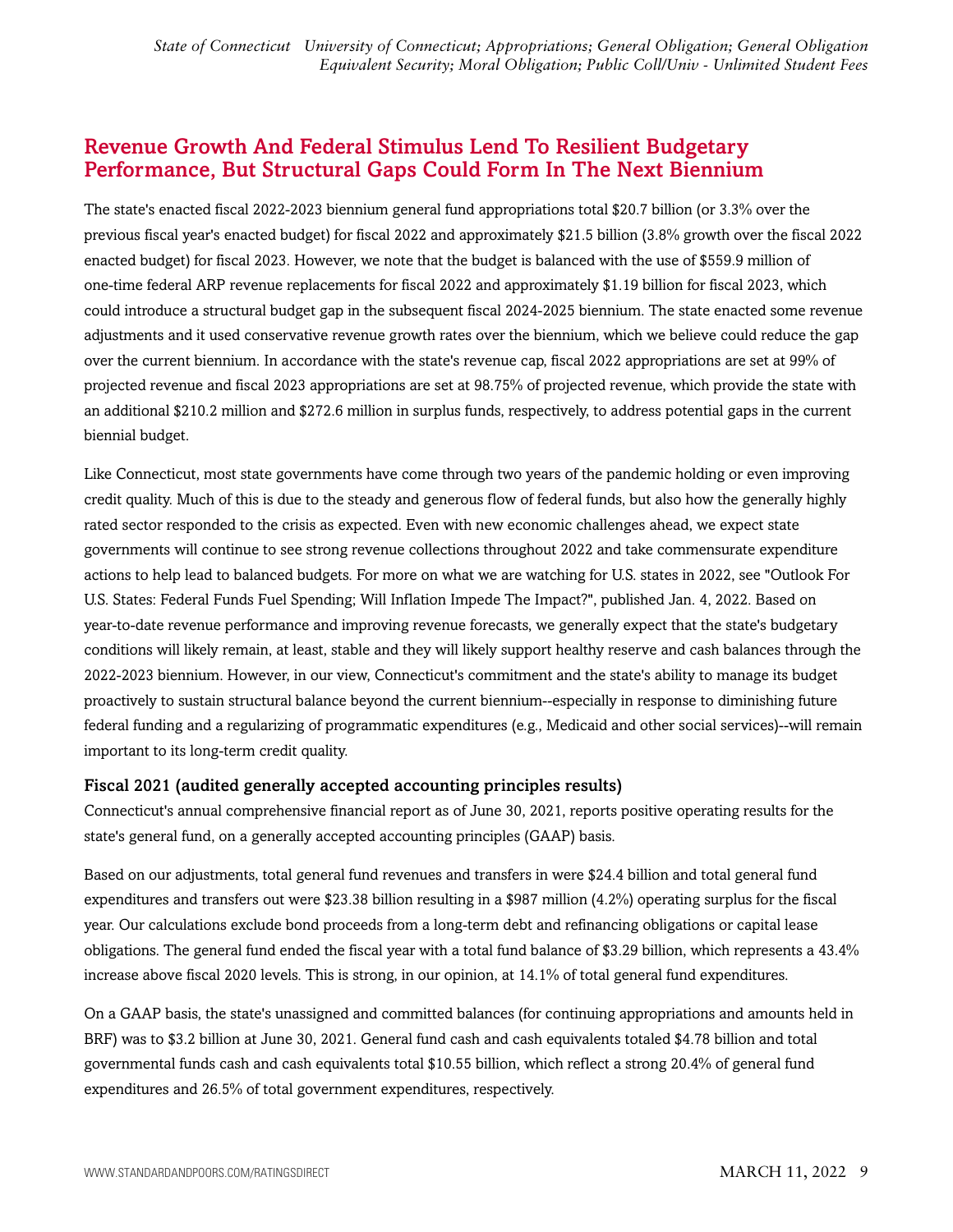On a scale from '1.0' (strongest) to '4.0' (weakest), S&P Global Ratings assigned a score of '1.3' to Connecticut's budgetary performance.

## <span id="page-9-0"></span>Very High Debt, Pension, And OPEB Liabilities Could Constrain Future Credit **Quality**

We view the state's tax-supported debt to be high by nearly all measures and its elevated debt burden has historically been a constraining factor on the rating. Total tax-supported debt outstanding totaled \$25.4 billion (including GO, transportation, and capital lease debt) as of June 30, 2020. This was equivalent to a very high \$7,255 per capita, 9.2% of personal income, and 9.3% of GSP. We also calculate debt service at 13.9% of government spending but offset by rapid amortization. However, Connecticut slowed the rate of tax-supported debt issuances over the past four fiscal years. In conjunction with the state's rapid amortization of debt, we maintain the view that most of Connecticut's debt metrics will remain below a level that previously resulted in a one-notch override that lowered our anchor rating. Connecticut slowed its debt growth to an average 2.5% annually (fiscal years 2018-2020) compared with 7.3% annually in fiscal years 2014-2017. The state anticipates that GO bond allocations will remain level at approximately \$1.4 billion in both fiscal years 2021 and 2022, well below the peak of \$2.68 billion in fiscal 2017, which could contribute to further moderation of its debt burden.

#### Pension and OPEB liabilities

Connecticut continues to adequately fund its pension liabilities and the state has adopted more conservative assumptions, although we view unfunded pension and OPEB liabilities as a significant credit pressure. The state's average pension funded ratio across all plans was approximately only 48.5% as of June 30, 2021.

The three-year average pension funded ratio was approximately 45.1%. The total unfunded liability of all plans is about \$10,936 per capita, or a very high 13.9% of state personal income. Changes to funding of the states' unfunded pension liabilities include lowering its assumed rates of return to 6.9% from 8.0% for its two largest pension plans, a layered amortization method, and transitioning to a level-dollar funding method.

- We view the state's pension funding discipline as adequate as it annually contributes an amount in its major pension plans to cover static funding, but has traditionally not been enough to meet our minimum funding progress metric, although the continuation of additional pension contributions (like in 2020 and 2021) could help to exceed the minimum funding progress in future years. We also consider the state's net pension liability (NPL) high compared with that of peers and extremely underfunded.
- The state's OPEB liability is a source of credit pressure as the liability is high compared with that of peers, but recent actions to reduce the liability and pre-funding of an OPEB trust have resulted in a relatively stabilized unfunded liability.

As of June 30, 2020, the state's overall average pension funded ratio across all plans was approximately only 43%. The three-year average pension funded ratio was also 45%. The total unfunded liability of all plans is about \$11,800 per capita, or a very high 15% of state personal income.

Plans representing a significant portion of the state's NPL as of June 30, 2021, include: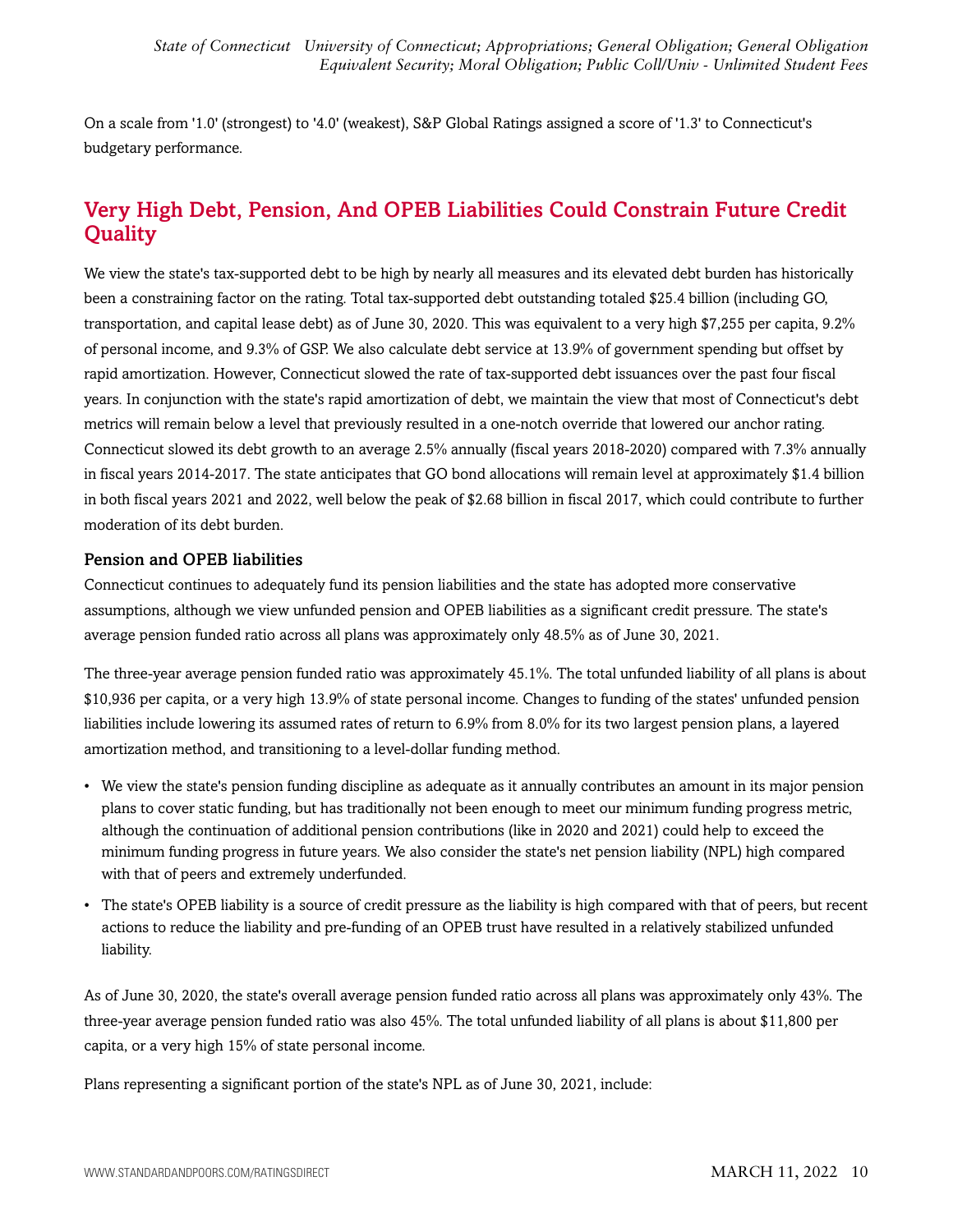- State Employees Retirement System: 41.6% funded with the state's applicable NPL \$22.4 billion (actuarial valuation date as of June 30, 2021); and
- Teachers' Retirement System: 49.2% funded with the state's applicable NPL of \$18.8 billion (actuarial valuation June 30, 2020).

We believe management factors and actuarial inputs do not significantly encumber or improve our view of the state's overall pension funding discipline. However, changes in recent years to lower the assumed rate of return, use a closed layered amortization method, and transition to a level-dollar funding plan should improve plan liquidity over the long term and stabilize future costs. In our opinion, reduction of the assumed rate of return to 6.9% across its largest plans and using a level-dollar amortization method should improve funding if funding discipline is maintained. We view the changes in assumptions favorably, but we recognize the reset in the amortization period to a longer duration was necessary to offset increasing costs. While the changes in assumptions more closely align with our guidance for evaluation pension risk, the state's large unfunded liability presents a continuing credit pressure.

The state's applicable net OPEB liability for the State Employee OPEB Plan was \$23.5 billion, or about \$6,600 per capita and approximately 8% of personal income, both of which are elevated metrics compared with other state OPEB plans. Recent actions to reduce the liability and pre-funding of an OPEB trust have resulted in a relatively stabilized unfunded liability. The plan was 6.1% pre-funded as the state has shown a commitment to increasing contributions above pay-as-you-go levels. The lower liability reflects a change in the discount rate due to the creation of a trust fund, lower liabilities resulting from changes in plan design negotiated with the State Employee Bargaining Agent Coalition, and various health care cost-containment initiatives.

Connecticut is also statutorily required to fund one-third of teacher pension OPEB costs, plus the shortfall left after employer and employee contributions. The teachers' net OPEB liability was \$2.9 billion, and only 2.5% funded.

On a scale from '1.0' (strongest) to '4.0' (weakest), S&P Global Ratings assigned a score of '3.5' to Connecticut's debt and long-term liabilities.

## <span id="page-10-0"></span>Government Framework Proves Resilient During Recession

The government framework--including fiscal policy and intergovernmental funding within which each state taxes, spends, and issues debt--influences Connecticut's ability to manage through economic cycles.

The state constitution provides that the amount of general budget expenditures authorized in any fiscal year must not exceed the estimated amount of revenue for that fiscal year. In developing its budget, Connecticut operates under a constitutional expenditure cap that limits spending growth to the greater of personal income growth or the inflation rate, unless the governor declares a state of emergency or three-fifths of each house of the legislature votes to exceed the limit due to extraordinary circumstances. The expenditure cap excludes debt service, payments from federal grants, and matching payments, while certain pension costs are phased in under the cap in stages beginning in 2023. There is no statutory or constitutional prohibition against borrowing for operating purposes, and the state has done so in the past. Connecticut is authorized to issue GO debt, special tax obligation debt, and special obligation and revenue debt. Debt outstanding, authorized and payable from the general fund, is limited by statute to 1.6x total general fund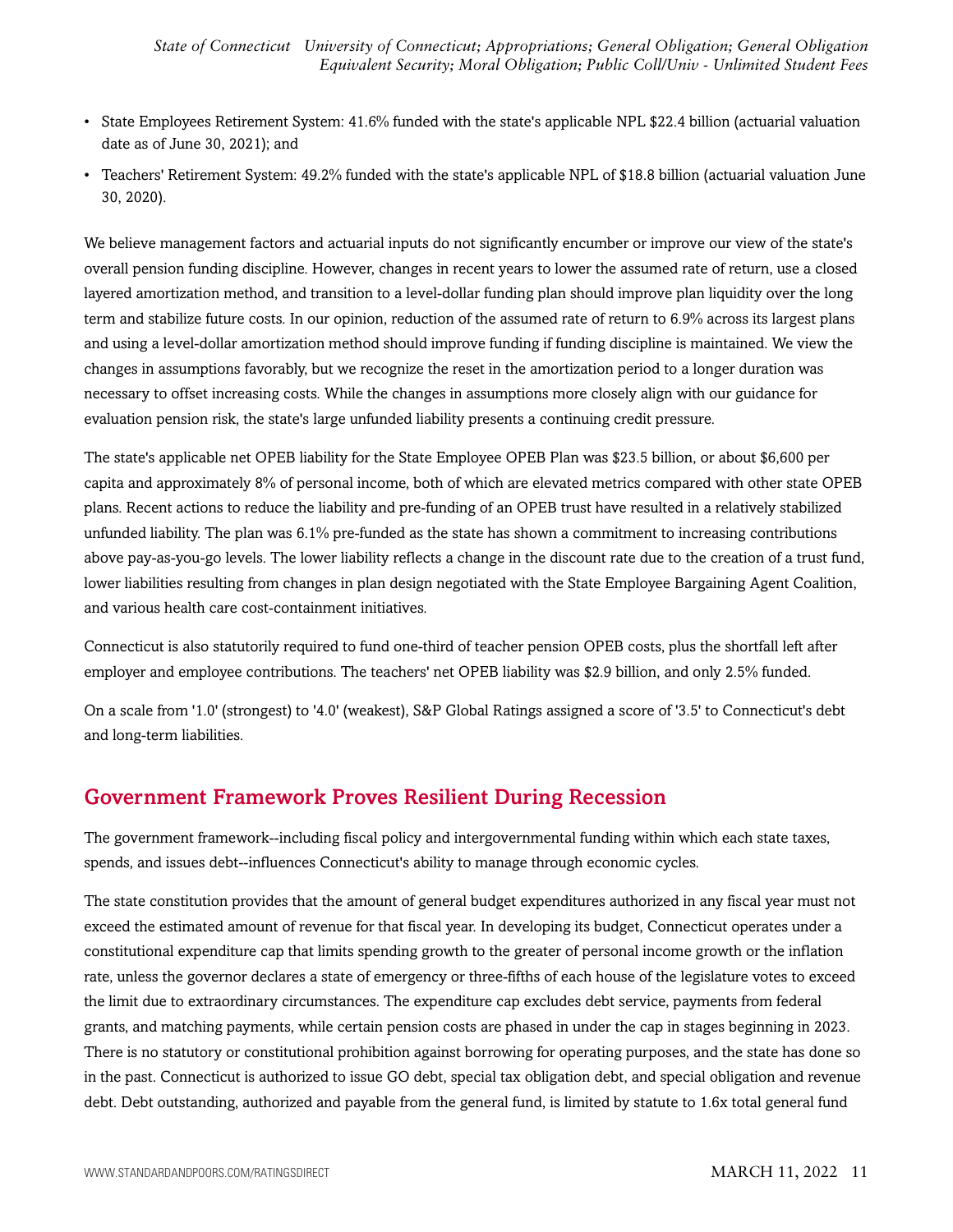tax receipts. Cancellation of debt authorization must be considered by state statute when Connecticut's debt approaches 90% of the state debt limit.

Connecticut is required to put certain current statutory spending limitations into bond covenants for GO bonds sold after May 15, 2018. The covenants are in place until July 1, 2023, as an essentially unbreakable contractual obligation. These provisions include budgeting for only 99.5% of forecast revenues in fiscal 2020 and declining in 0.25% increments until it reaches 98% in fiscal 2026 and thereafter, transferring a new business pass-through tax, and certain annual income tax revenue above \$3.15 billion (adjusted annually for inflation), to the budget reserve, and various bonding caps, unless the governor and three-fifths of the legislature declare a financial emergency.

On a scale from '1.0' (strongest) to '4.0' (weakest), S&P Global Ratings assigned a '1.9' score to Connecticut's governmental framework.

## <span id="page-11-0"></span>Strong Financial Policies And Budgetary Management Support Credit Stability

We consider Connecticut's management practices strong under our Financial Management Assessment (FMA) methodology. An FMA of strong indicates that, in our opinion, practices are robust, well embedded, and likely sustainable.

Key practices and policies of the state include:

- Development of consensus revenue estimates by the OPM and the legislature's OFA, as required by statute, on or by Nov. 10, Jan. 15, and April 30 of each year, and must cover a five-year period. In addition to its internal resources, Connecticut bases its revenue estimates on internal sources and outside data sources economic forecasting firms. The state's long-term financial planning includes a three-year forecast for the legislature in addition to the biennial budget.
- Statutorily required monthly revenue and expenditure forecasts measured against the budget, conducted by both OPM and Office of the State Comptroller. These two offices generate monthly reports projecting year-end surpluses or deficits.
- A five-year capital improvement plan as part of the annual November update.
- State statutes that prescribe the investment of state funds and debt management policies that guide amortization and issuance. Dedicated staff monitors investments and generates monthly reports. Connecticut also holds at least quarterly meetings with the investment advisory commission.
- Statutorily authorized BRF at a maximum of 15% of general fund appropriations. It prescribes that all unappropriated general fund surpluses must be transferred into the state's BRF, and that the fund can only be drawn on to fund operating deficits. The imposition of bond covenants during the fiscal 2018-2019 biennium mandates revenues above its volatility cap to go into the reserve.

If the comptroller reports a projected general fund deficit of greater than 1%, the governor is required to file a deficit-mitigation plan. Although the governor might reduce appropriations, this is limited to 5% of total appropriations and 3% of any fund, with any additional reductions requiring legislative approval. Legislative deliberation relating to interim budget adjustments has contributed to a delay in addressing budget gaps at times. The state is allowed to end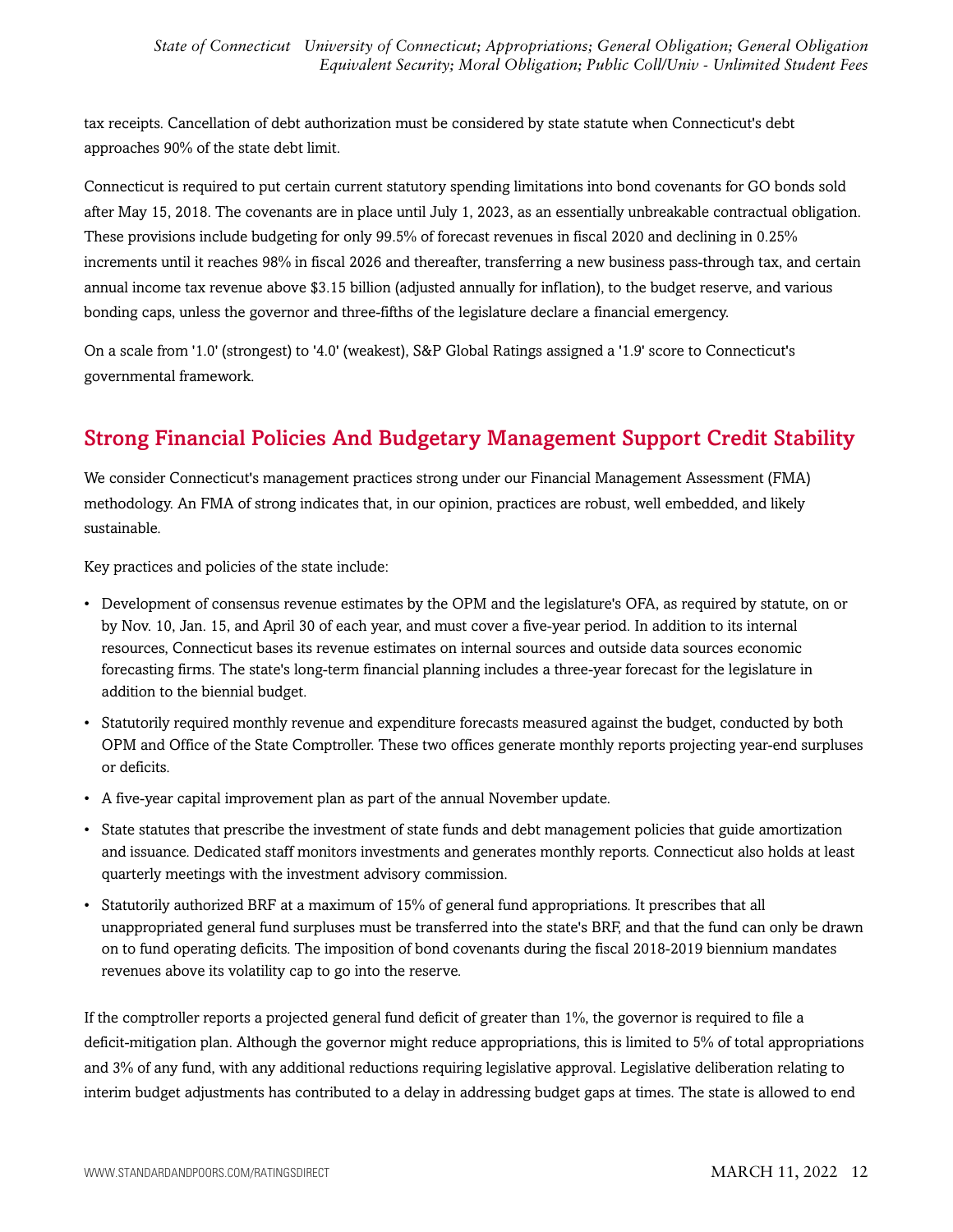the year in a deficit position, which has periodically been addressed with deficit bonds. However, statutory provisions provide that any new budget deficit after fiscal 2013 must be funded in the budget of the year following the next fiscal year (when the magnitude of the previous budget deficit has become fully known). Gap-closing solutions in previous biennia have relied on significant nonrecurring measures and structural solutions.

On a scale from '1.0' (strongest) to '4.0' (weakest), S&P Global Ratings assigned a score of '1.5' to Connecticut's financial management.

### <span id="page-12-0"></span>Related Research

Through The ESG Lens 3.0: The Intersection Of ESG Credit Factors And U.S. Public Finance Credit Factors, March 2, 2022

| Ratings Detail (As Of March 11, 2022) |                  |          |
|---------------------------------------|------------------|----------|
| <b>Connecticut APPROP</b>             |                  |          |
| Long Term Rating                      | A/Stable         | Affirmed |
| Connecticut GO                        |                  |          |
| Long Term Rating                      | $A+$ /Stable     | Affirmed |
| Connecticut GO                        |                  |          |
| Long Term Rating                      | A+/Stable        | Affirmed |
| Connecticut GO                        |                  |          |
| Long Term Rating                      | A+/Stable        | Affirmed |
| Connecticut GO                        |                  |          |
| Long Term Rating                      | $A+$ /Stable     | Affirmed |
| Connecticut GO                        |                  |          |
| Long Term Rating                      | $A+$ /Stable     | Affirmed |
| Connecticut GO                        |                  |          |
| Long Term Rating                      | A+/Stable        | Affirmed |
| Connecticut GO                        |                  |          |
| Long Term Rating                      | A+/Stable        | Affirmed |
| Connecticut GO                        |                  |          |
| Long Term Rating                      | $A+$ /Stable     | Affirmed |
| Connecticut GO                        |                  |          |
| Long Term Rating                      | $A+/A-1/S$ table | Affirmed |
| Connecticut GO                        |                  |          |
| Long Term Rating                      | A+/Stable        | Affirmed |
| <b>Unenhanced Rating</b>              | NR(SPUR)         | Current  |
| Connecticut GO                        |                  |          |
| <b>Unenhanced Rating</b>              | A+(SPUR)/Stable  | Affirmed |
| Connecticut GO                        |                  |          |
| <b>Unenhanced Rating</b>              | A+(SPUR)/Stable  | Affirmed |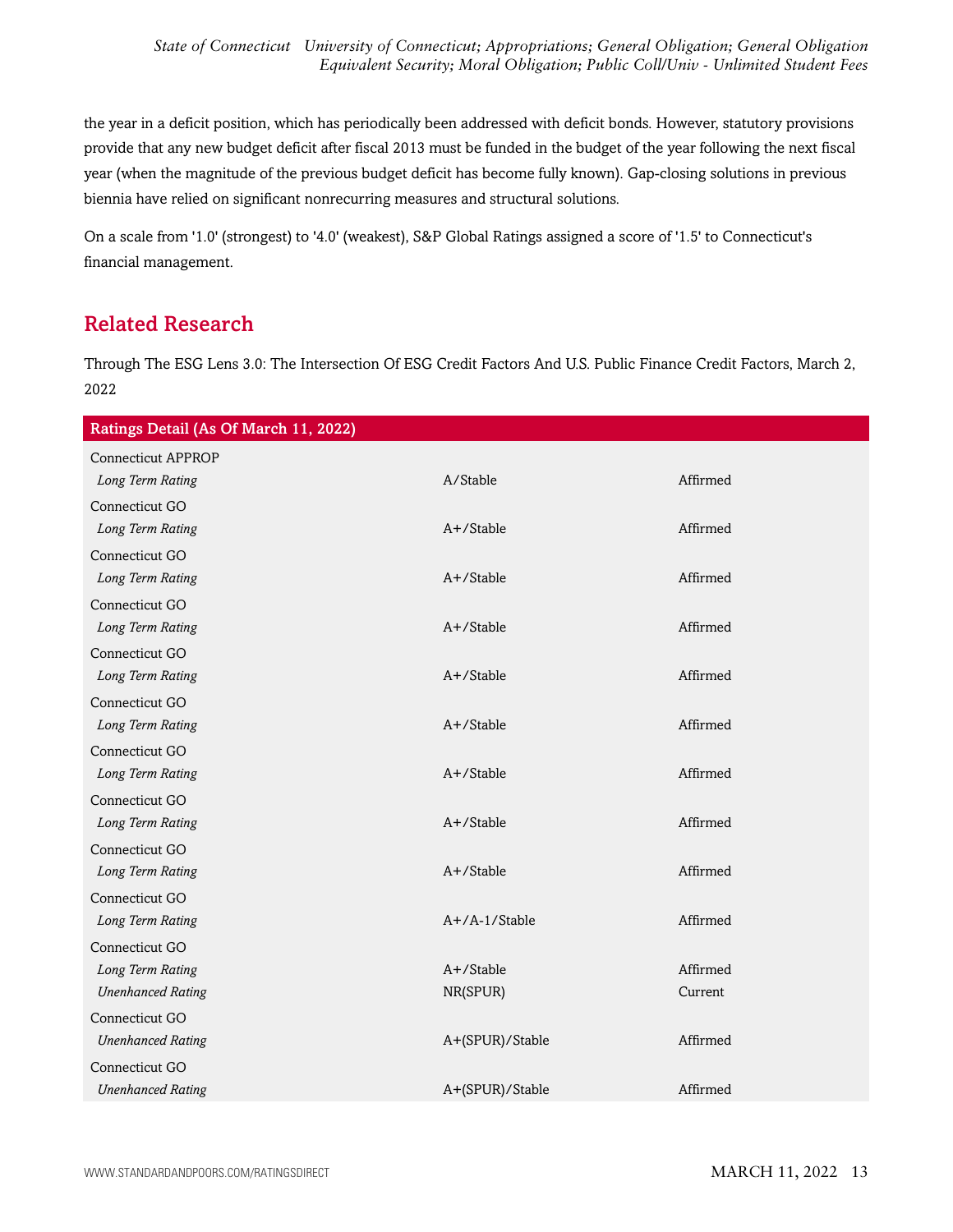| Ratings Detail (As Of March 11, 2022) (cont.) |                 |          |
|-----------------------------------------------|-----------------|----------|
| Connecticut GO                                |                 |          |
| <b>Unenhanced Rating</b>                      | A+(SPUR)/Stable | Affirmed |
| Connecticut GO (AGM)                          |                 |          |
| <b>Unenhanced Rating</b>                      | A+(SPUR)/Stable | Affirmed |
| Connecticut GO (AGM)                          |                 |          |
| <b>Unenhanced Rating</b>                      | A+(SPUR)/Stable | Affirmed |
| Connecticut GO (AGM)                          |                 |          |
| <b>Unenhanced Rating</b>                      | A+(SPUR)/Stable | Affirmed |
| Connecticut GO (AGM)                          |                 |          |
| <b>Unenhanced Rating</b>                      | A+(SPUR)/Stable | Affirmed |
| Connecticut GO (AGM)                          |                 |          |
| <b>Unenhanced Rating</b>                      | A+(SPUR)/Stable | Affirmed |
| Connecticut GO (AGM)                          |                 |          |
| <b>Unenhanced Rating</b>                      | A+(SPUR)/Stable | Affirmed |
| Connecticut GO (AGM)                          |                 |          |
| <b>Unenhanced Rating</b>                      | A+(SPUR)/Stable | Affirmed |
| Connecticut GO (AGM)                          |                 |          |
| <b>Unenhanced Rating</b>                      | A+(SPUR)/Stable | Affirmed |
| Connecticut GO (AGM)                          |                 |          |
| <b>Unenhanced Rating</b>                      | A+(SPUR)/Stable | Affirmed |
| Connecticut GO (AGM) (SECMKT)                 |                 |          |
| <b>Unenhanced Rating</b>                      | A+(SPUR)/Stable | Affirmed |
| Connecticut GO (AGM) (SECMKT)                 |                 |          |
| <b>Unenhanced Rating</b>                      | A+(SPUR)/Stable | Affirmed |
| Connecticut GO (AGM) (SECMKT)                 |                 |          |
| <b>Unenhanced Rating</b>                      | A+(SPUR)/Stable | Affirmed |
| Connecticut GO (AGM) (SECMKT)                 |                 |          |
| <b>Unenhanced Rating</b>                      | A+(SPUR)/Stable | Affirmed |
| Connecticut GO (AGM) (SECMKT)                 |                 |          |
| <b>Unenhanced Rating</b>                      | A+(SPUR)/Stable | Affirmed |
| Connecticut GO (AGM) (SECMKT)                 |                 |          |
| <b>Unenhanced Rating</b>                      | A+(SPUR)/Stable | Affirmed |
| Connecticut GO (AGM) (SECMKT)                 |                 |          |
| <b>Unenhanced Rating</b>                      | A+(SPUR)/Stable | Affirmed |
| Connecticut GO (AGM) (SECMKT)                 |                 |          |
| <b>Unenhanced Rating</b>                      | A+(SPUR)/Stable | Affirmed |
| Connecticut GO (AGM) (SECMKT)                 |                 |          |
| <b>Unenhanced Rating</b>                      | A+(SPUR)/Stable | Affirmed |
| Connecticut GO (AGM) (SECMKT)                 |                 |          |
| <b>Unenhanced Rating</b>                      | A+(SPUR)/Stable | Affirmed |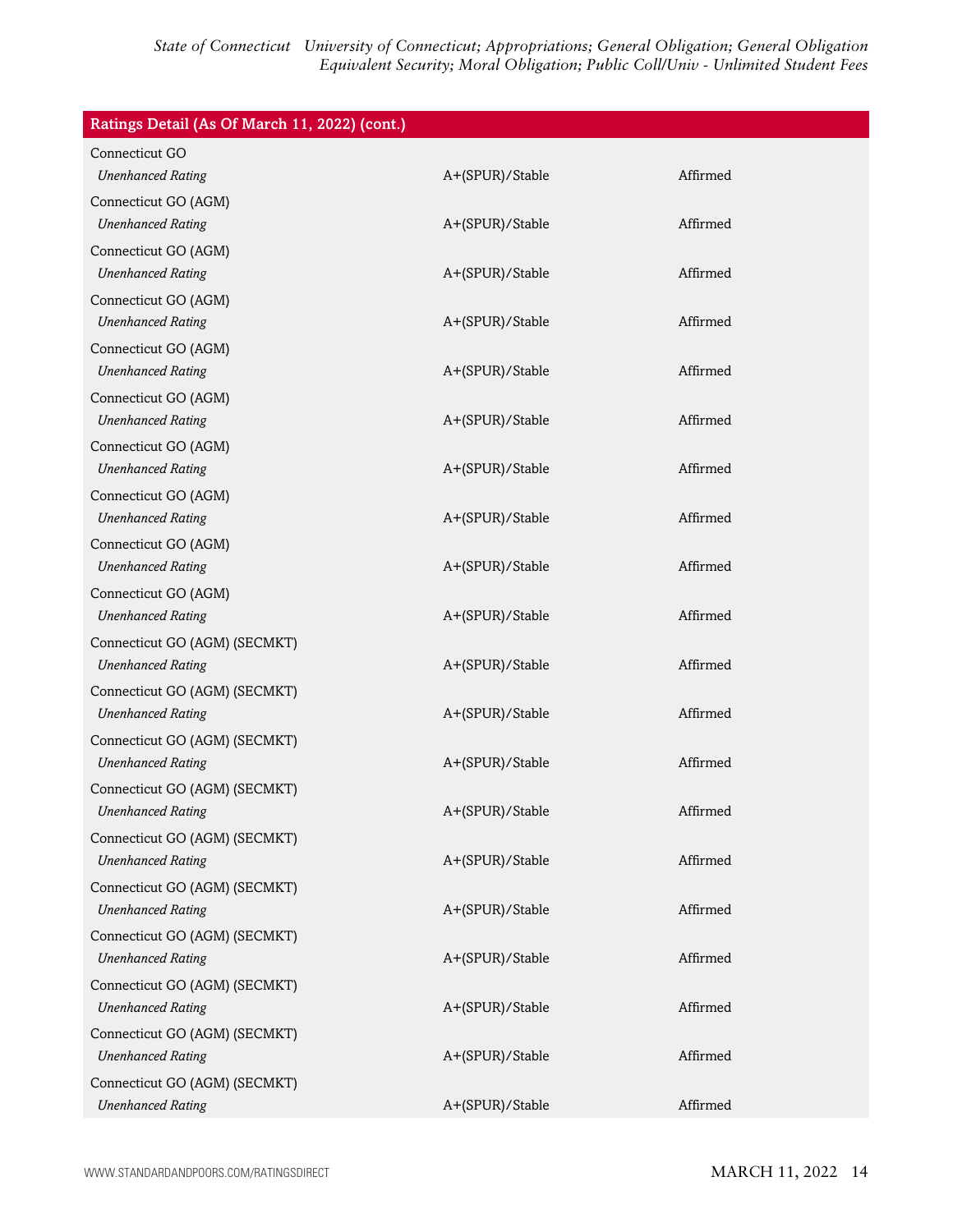| Ratings Detail (As Of March 11, 2022) (cont.)             |                 |          |
|-----------------------------------------------------------|-----------------|----------|
| Connecticut GO (AGM) (SECMKT)                             |                 |          |
| <b>Unenhanced Rating</b>                                  | A+(SPUR)/Stable | Affirmed |
| Connecticut GO (BAM)                                      |                 |          |
| <b>Unenhanced Rating</b>                                  | A+(SPUR)/Stable | Affirmed |
| Connecticut GO (BAM)<br><b>Unenhanced Rating</b>          | A+(SPUR)/Stable | Affirmed |
| Connecticut GO (BAM)                                      |                 |          |
| <b>Unenhanced Rating</b>                                  | A+(SPUR)/Stable | Affirmed |
| Connecticut GO (BAM)                                      |                 |          |
| <b>Unenhanced Rating</b>                                  | A+(SPUR)/Stable | Affirmed |
| Connecticut GO (BAM)                                      |                 |          |
| <b>Unenhanced Rating</b>                                  | A+(SPUR)/Stable | Affirmed |
| Connecticut GO (BAM)                                      |                 |          |
| <b>Unenhanced Rating</b>                                  | A+(SPUR)/Stable | Affirmed |
| Connecticut GO (BAM)<br><b>Unenhanced Rating</b>          | A+(SPUR)/Stable | Affirmed |
| Connecticut GO (BAM) (SECMKT)                             |                 |          |
| <b>Unenhanced Rating</b>                                  | A+(SPUR)/Stable | Affirmed |
| Connecticut GO (BAM) (SECMKT)                             |                 |          |
| <b>Unenhanced Rating</b>                                  | A+(SPUR)/Stable | Affirmed |
| Connecticut GO (BAM) (SECMKT)                             |                 |          |
| <b>Unenhanced Rating</b>                                  | A+(SPUR)/Stable | Affirmed |
| Connecticut GO (BAM) (SECMKT)                             |                 |          |
| <b>Unenhanced Rating</b>                                  | A+(SPUR)/Stable | Affirmed |
| Connecticut GO (BAM) (SECMKT)                             |                 |          |
| <b>Unenhanced Rating</b>                                  | A+(SPUR)/Stable | Affirmed |
| Connecticut GO (BAM) (SECMKT)<br><b>Unenhanced Rating</b> | A+(SPUR)/Stable | Affirmed |
| Connecticut GO (BAM) (SECMKT)                             |                 |          |
| <b>Unenhanced Rating</b>                                  | A+(SPUR)/Stable | Affirmed |
| Connecticut GO (BAM) (SECMKT)                             |                 |          |
| <b>Unenhanced Rating</b>                                  | A+(SPUR)/Stable | Affirmed |
| Connecticut GO (BAM) (SECMKT)                             |                 |          |
| <b>Unenhanced Rating</b>                                  | A+(SPUR)/Stable | Affirmed |
| Connecticut GO (BAM) (SECMKT)                             |                 |          |
| <b>Unenhanced Rating</b>                                  | A+(SPUR)/Stable | Affirmed |
| Connecticut GO (BAM) (SECMKT)                             |                 |          |
| <b>Unenhanced Rating</b>                                  | A+(SPUR)/Stable | Affirmed |
| Connecticut GO (BAM) (SECMKT)                             |                 |          |
| <b>Unenhanced Rating</b>                                  | A+(SPUR)/Stable | Affirmed |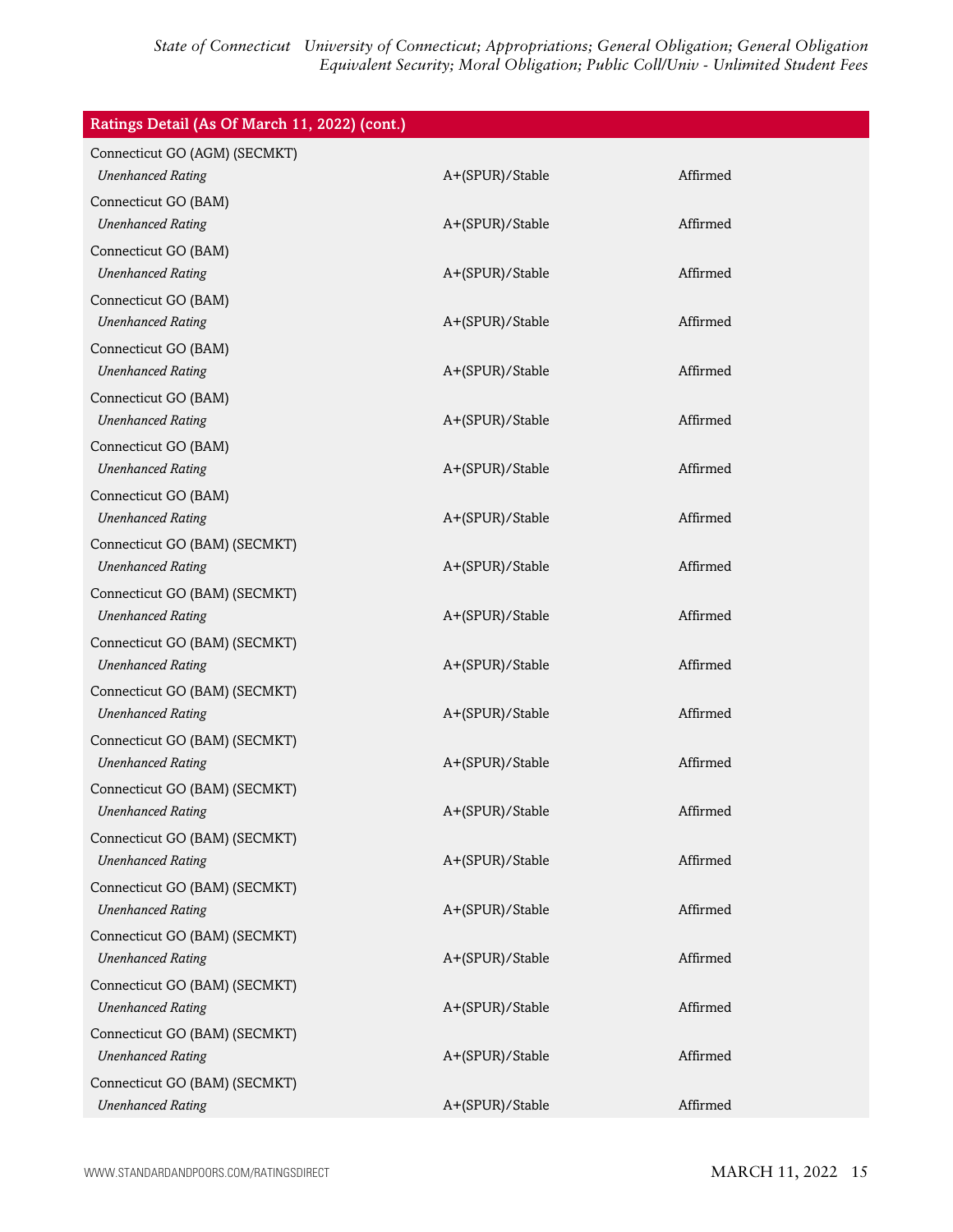| Ratings Detail (As Of March 11, 2022) (cont.)             |                 |          |
|-----------------------------------------------------------|-----------------|----------|
| Connecticut GO (BAM) (SECMKT)<br><b>Unenhanced Rating</b> | A+(SPUR)/Stable | Affirmed |
| Connecticut GO (BAM) (SECMKT)<br><b>Unenhanced Rating</b> | A+(SPUR)/Stable | Affirmed |
| Connecticut GO (BAM) (SECMKT)<br><b>Unenhanced Rating</b> | A+(SPUR)/Stable | Affirmed |
| Connecticut GO (BAM) (SECMKT)<br><b>Unenhanced Rating</b> | A+(SPUR)/Stable | Affirmed |
| Connecticut GO (BAM) (SECMKT)<br><b>Unenhanced Rating</b> | A+(SPUR)/Stable | Affirmed |
| Connecticut GO (BAM) (SECMKT)<br><b>Unenhanced Rating</b> | A+(SPUR)/Stable | Affirmed |
| Connecticut GO (BAM) (SECMKT)<br><b>Unenhanced Rating</b> | A+(SPUR)/Stable | Affirmed |
| Connecticut GO (BAM) (SECMKT)<br><b>Unenhanced Rating</b> | A+(SPUR)/Stable | Affirmed |
| Connecticut GO (BAM) (SECMKT)<br><b>Unenhanced Rating</b> | A+(SPUR)/Stable | Affirmed |
| Connecticut GO (BAM) (SECMKT)<br><b>Unenhanced Rating</b> | A+(SPUR)/Stable | Affirmed |
| Connecticut GO (BAM) (SECMKT)<br><b>Unenhanced Rating</b> | A+(SPUR)/Stable | Affirmed |
| Connecticut GO (BAM) (SECMKT)<br><b>Unenhanced Rating</b> | A+(SPUR)/Stable | Affirmed |
| Connecticut GO (BAM) (SECMKT)<br><b>Unenhanced Rating</b> | A+(SPUR)/Stable | Affirmed |
| Connecticut GO (BAM) (SECMKT)<br><b>Unenhanced Rating</b> | A+(SPUR)/Stable | Affirmed |
| Connecticut GO (BAM) (SECMKT)<br><b>Unenhanced Rating</b> | A+(SPUR)/Stable | Affirmed |
| Connecticut GO (BAM) (SECMKT)<br><b>Unenhanced Rating</b> | A+(SPUR)/Stable | Affirmed |
| Connecticut GO (BAM) (SECMKT)<br><b>Unenhanced Rating</b> | A+(SPUR)/Stable | Affirmed |
| Connecticut GO (BAM) (SECMKT)<br><b>Unenhanced Rating</b> | A+(SPUR)/Stable | Affirmed |
| Connecticut GO (BAM) (SECMKT)<br><b>Unenhanced Rating</b> | A+(SPUR)/Stable | Affirmed |
| Connecticut GO (BAM) (SECMKT)<br><b>Unenhanced Rating</b> | A+(SPUR)/Stable | Affirmed |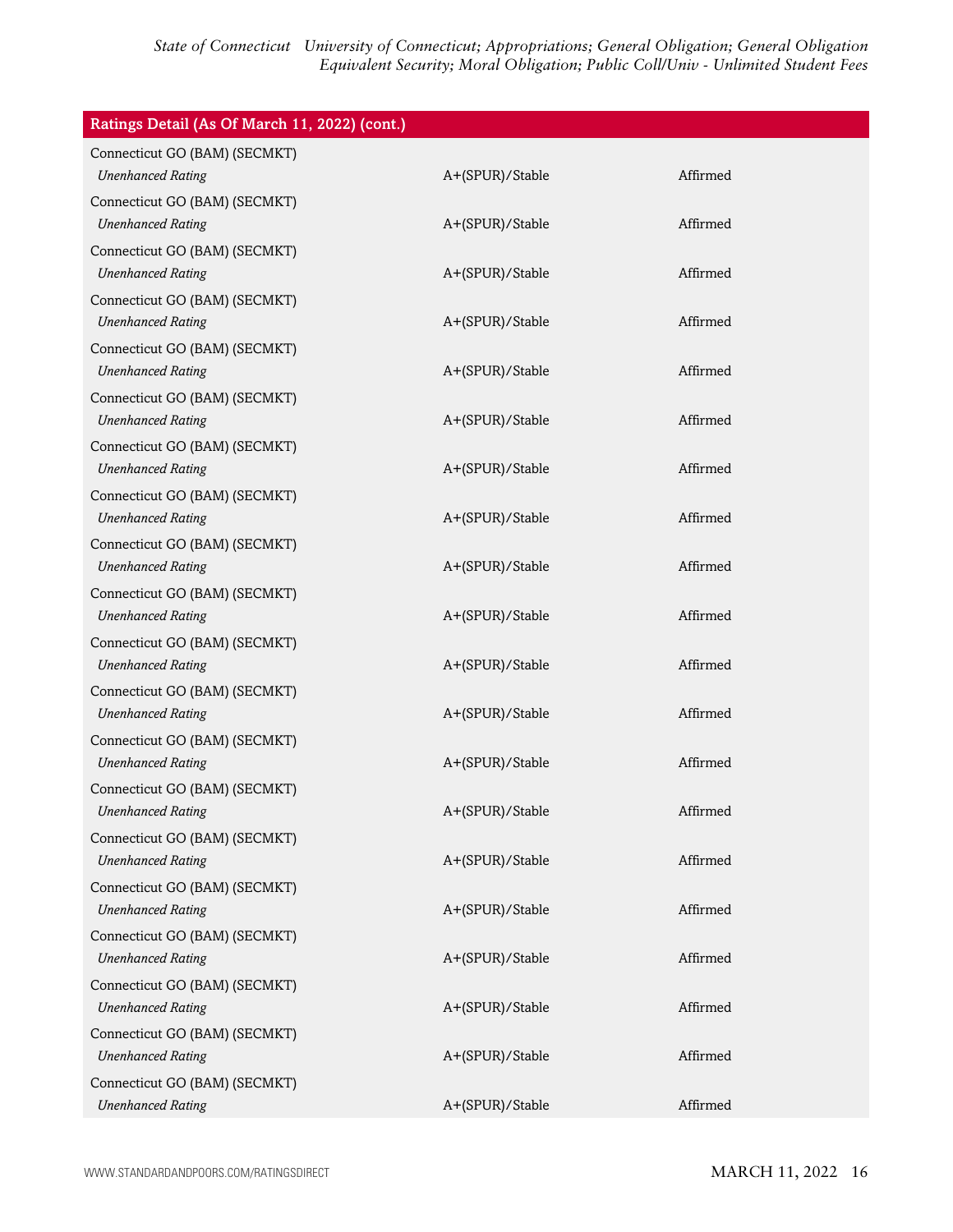| Ratings Detail (As Of March 11, 2022) (cont.)                     |                 |          |
|-------------------------------------------------------------------|-----------------|----------|
| Connecticut GO (BAM) (SECMKT)                                     |                 |          |
| <b>Unenhanced Rating</b>                                          | A+(SPUR)/Stable | Affirmed |
| Connecticut GO (BAM) (SECMKT)                                     |                 |          |
| <b>Unenhanced Rating</b>                                          | A+(SPUR)/Stable | Affirmed |
| Connecticut GO (BAM) (SECMKT)                                     |                 |          |
| <b>Unenhanced Rating</b>                                          | A+(SPUR)/Stable | Affirmed |
| Connecticut GO (FGIC)                                             |                 |          |
| <b>Unenhanced Rating</b>                                          | A+(SPUR)/Stable | Affirmed |
| Connecticut GO (FGIC) (National)                                  |                 |          |
| <b>Unenhanced Rating</b>                                          | A+(SPUR)/Stable | Affirmed |
| Connecticut GO (MBIA) (National)                                  |                 |          |
| <b>Unenhanced Rating</b>                                          | A+(SPUR)/Stable | Affirmed |
| Connecticut GO (MBIA) (National)                                  |                 |          |
| <b>Unenhanced Rating</b>                                          | A+(SPUR)/Stable | Affirmed |
| University of Connecticut PCU_USF (AGM)                           |                 |          |
| <b>Unenhanced Rating</b>                                          | A+(SPUR)/Stable | Affirmed |
| Univ of Connecticut PCU_USF                                       |                 |          |
| Long Term Rating                                                  | $A+$ /Stable    | Affirmed |
| Univ of Connecticut PCU_USF (BAM)                                 |                 |          |
| <b>Unenhanced Rating</b>                                          | A+(SPUR)/Stable | Affirmed |
| <b>Capital Region Development Authority, Connecticut</b>          |                 |          |
| State of Connecticut, Connecticut                                 |                 |          |
| Capital City Econ Dev Auth (Connecticut) GOEQUIV                  |                 |          |
| Long Term Rating                                                  | $A+/A-1/Stable$ | Affirmed |
| Capital Region Dev Auth (Connecticut) GOEQUIV                     |                 |          |
| Long Term Rating                                                  | $A+$ /Stable    | Affirmed |
| Capital Region Dev Auth (Connecticut) GOEQUIV                     |                 |          |
| Long Term Rating<br>Capital Region Dev Auth (Connecticut) GOEQUIV | A+/Stable       | Affirmed |
| <b>Unenhanced Rating</b>                                          | A+(SPUR)/Stable | Affirmed |
| <b>Connecticut Green Bank, Connecticut</b>                        |                 |          |
| State of Connecticut, Connecticut                                 |                 |          |
| Connecticut Green Bank (Connecticut) GOEQUIV                      |                 |          |
| Long Term Rating                                                  | A+/Stable       | Affirmed |
| Connecticut Green Bank (Connecticut) GOEQUIV                      |                 |          |
| Long Term Rating                                                  | A+/Stable       | Affirmed |
| <b>Connecticut Hlth &amp; Educl Facs Auth, Connecticut</b>        |                 |          |
| State of Connecticut, Connecticut                                 |                 |          |
| Connecticut Hlth & Educl Facs Auth (Connecticut) APPROP           |                 |          |
| Long Term Rating                                                  | A/Stable        | Affirmed |
| Connecticut Hlth & Educl Facs Auth (Connecticut) GOEQUIV          |                 |          |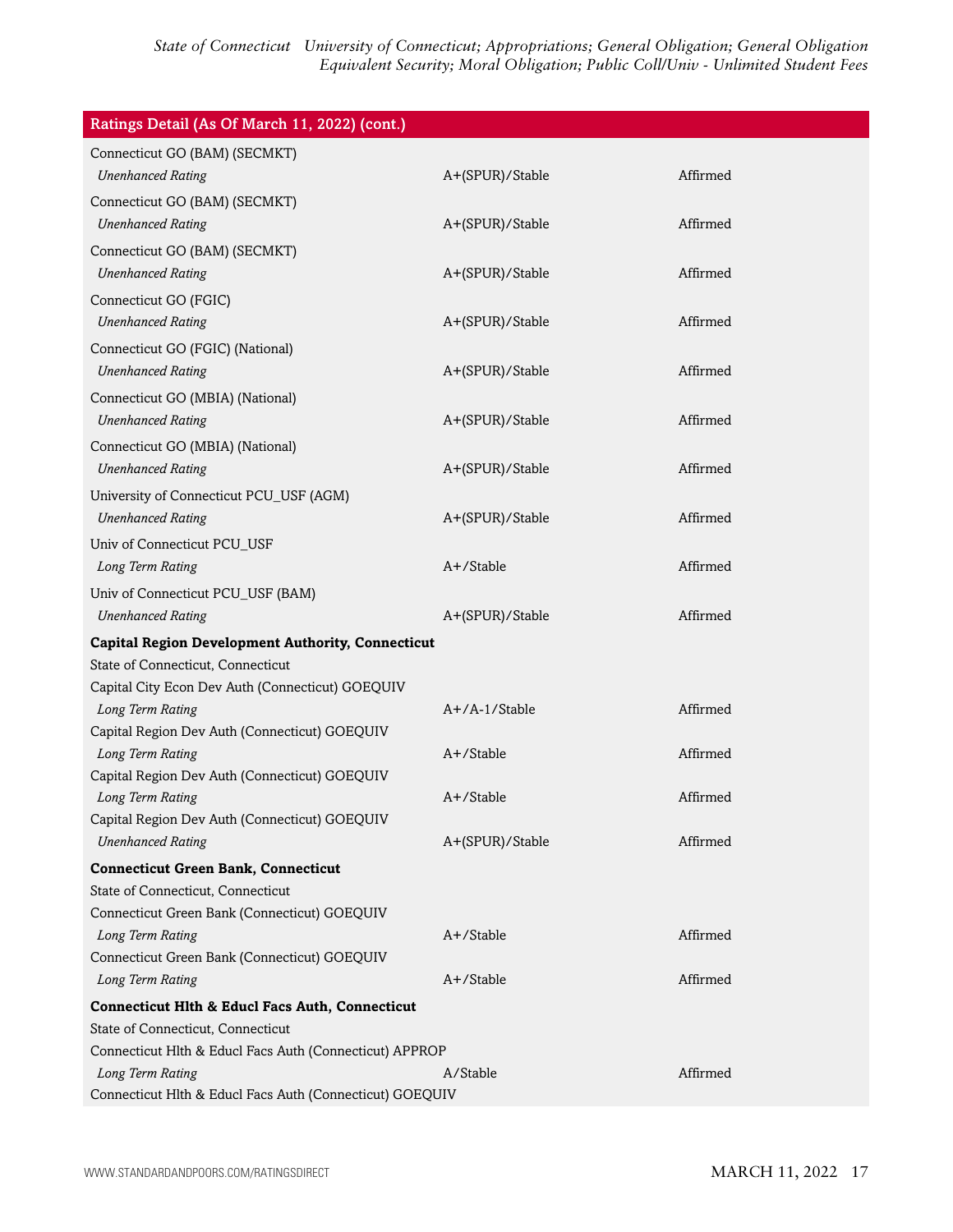| Ratings Detail (As Of March 11, 2022) (cont.)                                                                                                   |                   |          |
|-------------------------------------------------------------------------------------------------------------------------------------------------|-------------------|----------|
| Long Term Rating                                                                                                                                | A+/Stable         | Affirmed |
| Connecticut Hlth & Educl Facs Auth (Connecticut) GOEQUIV                                                                                        |                   |          |
| Long Term Rating                                                                                                                                | A+/Stable         | Affirmed |
| Connecticut Hlth & Educl Facs Auth (Connecticut) GOEQUIV                                                                                        |                   |          |
| Long Term Rating                                                                                                                                | A+/Stable         | Affirmed |
| Connecticut Hlth & Educl Facs Auth (Connecticut) GOEQUIV                                                                                        |                   |          |
| Long Term Rating                                                                                                                                | $A+$ /Stable      | Affirmed |
| Connecticut Hlth & Educl Facs Auth (Connecticut) GOEQUIV (BAM)                                                                                  |                   |          |
| <b>Unenhanced Rating</b>                                                                                                                        | A+(SPUR)/Stable   | Affirmed |
| Connecticut Hlth & Educl Facs Auth (Connecticut) MORALOB (ASSURED GTY)                                                                          |                   |          |
| <b>Unenhanced Rating</b>                                                                                                                        | BBB+(SPUR)/Stable | Affirmed |
| Connecticut Hlth & Educl Facs Auth (Connecticut) (BAM) (SECMKT)                                                                                 |                   |          |
| <b>Unenhanced Rating</b>                                                                                                                        | A+(SPUR)/Stable   | Affirmed |
| Connecticut Hlth & Educl Facs Auth (State of Connecticut) State supported child care rev bnds (State of Connecticut) ser 2021<br>due 07/01/2030 |                   |          |
| Long Term Rating                                                                                                                                | A/Stable          | Affirmed |
| <b>Connecticut Hsg Fin Auth, Connecticut</b>                                                                                                    |                   |          |
| State of Connecticut, Connecticut                                                                                                               |                   |          |
| Connecticut Hsg Fin Auth (Connecticut) GOEQUIV                                                                                                  |                   |          |
| Long Term Rating                                                                                                                                | A+/Stable         | Affirmed |
| Connecticut Hsg Fin Auth (Connecticut) GOEQUIV                                                                                                  |                   |          |
| Long Term Rating                                                                                                                                | A+/Stable         | Affirmed |
| Connecticut Hsg Fin Auth (Connecticut) GOEQUIV                                                                                                  |                   |          |
| Long Term Rating                                                                                                                                | A+/Stable         | Affirmed |
| Connecticut Hsg Fin Auth (Connecticut) GOEQUIV                                                                                                  |                   |          |
| Long Term Rating                                                                                                                                | A+/Stable         | Affirmed |
| Connecticut Hsg Fin Auth (Connecticut) GOEQUIV                                                                                                  |                   |          |
| Long Term Rating                                                                                                                                | A+/Stable         | Affirmed |
| Connecticut Hsg Fin Auth (Connecticut) GOEQUIV                                                                                                  |                   |          |
| Long Term Rating                                                                                                                                | A+/Stable         | Affirmed |
| Connecticut Hsg Fin Auth (Connecticut) GOEQUIV                                                                                                  |                   |          |
| Long Term Rating                                                                                                                                | A+/Stable         | Affirmed |
| Connecticut Hsg Fin Auth (Connecticut) GOEQUIV                                                                                                  |                   |          |
| Long Term Rating                                                                                                                                | A+/Stable         | Affirmed |
| Connecticut Hsg Fin Auth (Connecticut) GOEQUIV                                                                                                  |                   |          |
| Long Term Rating                                                                                                                                | A+/Stable         | Affirmed |
| Connecticut Hsg Fin Auth (Connecticut) GOEQUIV                                                                                                  |                   |          |
| Long Term Rating                                                                                                                                | A+/Stable         | Affirmed |
| Connecticut Hsg Fin Auth (Connecticut) GOEQUIV                                                                                                  |                   |          |
| Long Term Rating                                                                                                                                | A+/Stable         | Affirmed |
| <b>Connecticut Innovations Inc., Connecticut</b>                                                                                                |                   |          |
| State of Connecticut, Connecticut                                                                                                               |                   |          |
| Connecticut Dev Auth (Connecticut) GO (MBIA) (National)                                                                                         |                   |          |
| <b>Unenhanced Rating</b>                                                                                                                        | A+(SPUR)/Stable   | Affirmed |
|                                                                                                                                                 |                   |          |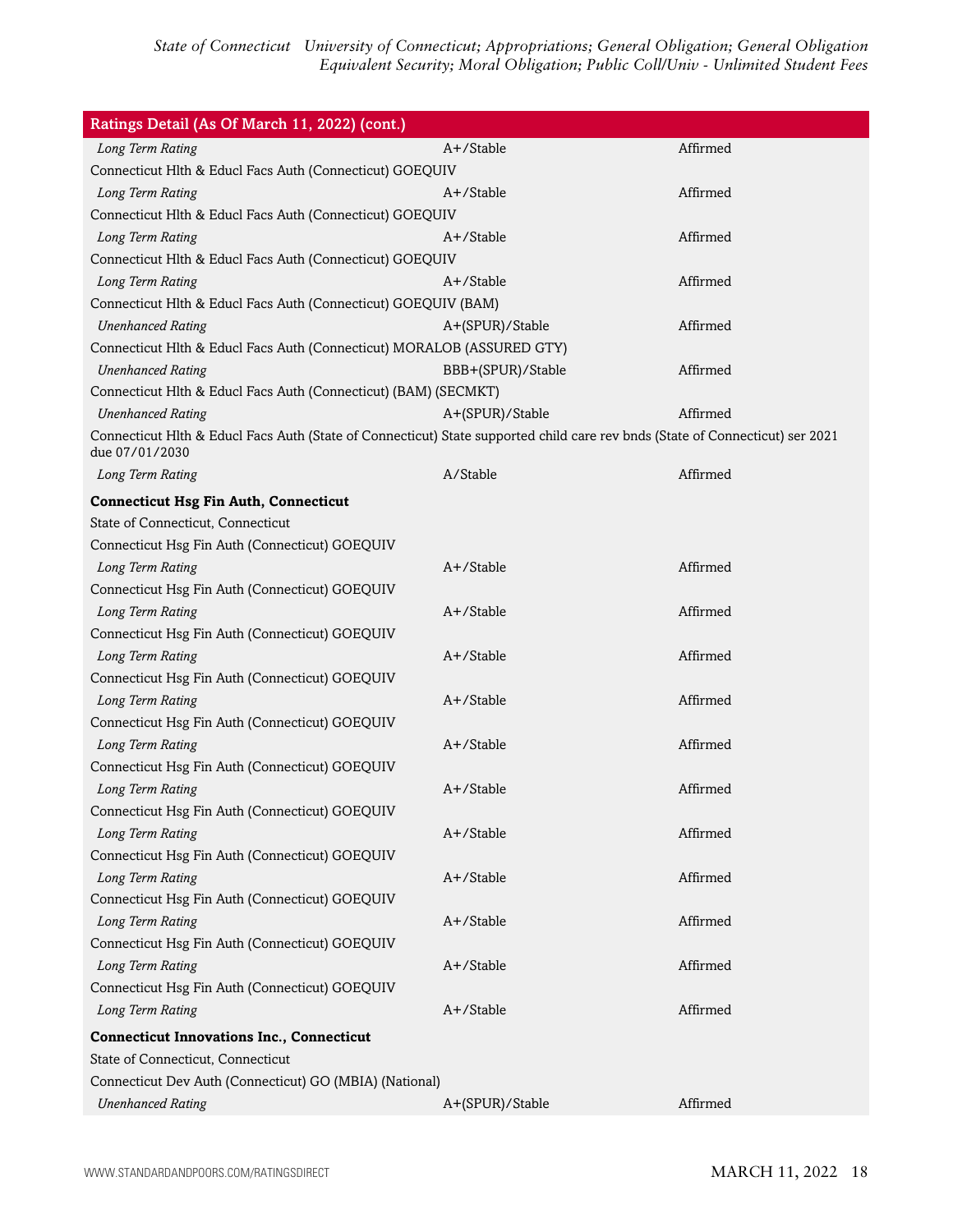| Ratings Detail (As Of March 11, 2022) (cont.)                          |                 |          |
|------------------------------------------------------------------------|-----------------|----------|
| Connecticut Innovations Inc (Connecticut) GOEQUIV                      |                 |          |
| Long Term Rating                                                       | A+/Stable       | Affirmed |
| Hartford, Connecticut                                                  |                 |          |
| State of Connecticut, Connecticut                                      |                 |          |
| Connecticut GO (ASSURED GTY)                                           |                 |          |
| <b>Unenhanced Rating</b>                                               | A+(SPUR)/Stable | Affirmed |
| <b>University of Connecticut, Connecticut</b>                          |                 |          |
| State of Connecticut, Connecticut                                      |                 |          |
| University of Connecticut (Connecticut) GO                             |                 |          |
| Long Term Rating                                                       | A+/Stable       | Affirmed |
| University of Connecticut (Connecticut) GO                             |                 |          |
| <b>Unenhanced Rating</b>                                               | A+(SPUR)/Stable | Affirmed |
| University of Connecticut (Connecticut) GO                             |                 |          |
| <b>Unenhanced Rating</b>                                               | A+(SPUR)/Stable | Affirmed |
| University of Connecticut (Connecticut) GO                             |                 |          |
| <b>Unenhanced Rating</b>                                               | A+(SPUR)/Stable | Affirmed |
| University of Connecticut (Connecticut) GO                             |                 |          |
| <b>Unenhanced Rating</b><br>University of Connecticut (Connecticut) GO | A+(SPUR)/Stable | Affirmed |
| <b>Unenhanced Rating</b>                                               | A+(SPUR)/Stable | Affirmed |
| University of Connecticut (Connecticut) GO                             |                 |          |
| <b>Unenhanced Rating</b>                                               | A+(SPUR)/Stable | Affirmed |
| University of Connecticut (Connecticut) GO (BAM) (SECMKT)              |                 |          |
| <b>Unenhanced Rating</b>                                               | A+(SPUR)/Stable | Affirmed |
| <b>Connecticut Hlth &amp; Educl Facs Auth, Connecticut</b>             |                 |          |
| Connecticut St Univ Sys, Connecticut                                   |                 |          |
| State of Connecticut, Connecticut                                      |                 |          |
| Connecticut Hlth & Educl Facs Auth (Connecticut) GO                    |                 |          |
| Long Term Rating                                                       | $A+$ /Stable    | Affirmed |
| <b>Connecticut Hlth &amp; Educl Facs Auth, Connecticut</b>             |                 |          |
| Connecticut St Univ Sys, Connecticut                                   |                 |          |
| State of Connecticut, Connecticut                                      |                 |          |
| Connecticut Hlth & Educl Facs Auth (Connecticut) GO                    |                 |          |
| Long Term Rating                                                       | A+/Stable       | Affirmed |
| <b>Connecticut Hlth &amp; Educl Facs Auth, Connecticut</b>             |                 |          |
| Connecticut St Univ Sys, Connecticut                                   |                 |          |
| State of Connecticut, Connecticut                                      |                 |          |
| Connecticut Hlth & Educl Facs Auth (Connecticut) GOEQUIV               |                 |          |
| Long Term Rating                                                       | $A+$ /Stable    | Affirmed |
| <b>Connecticut Hlth &amp; Educl Facs Auth, Connecticut</b>             |                 |          |
| Connecticut St Univ Sys, Connecticut                                   |                 |          |
| State of Connecticut, Connecticut                                      |                 |          |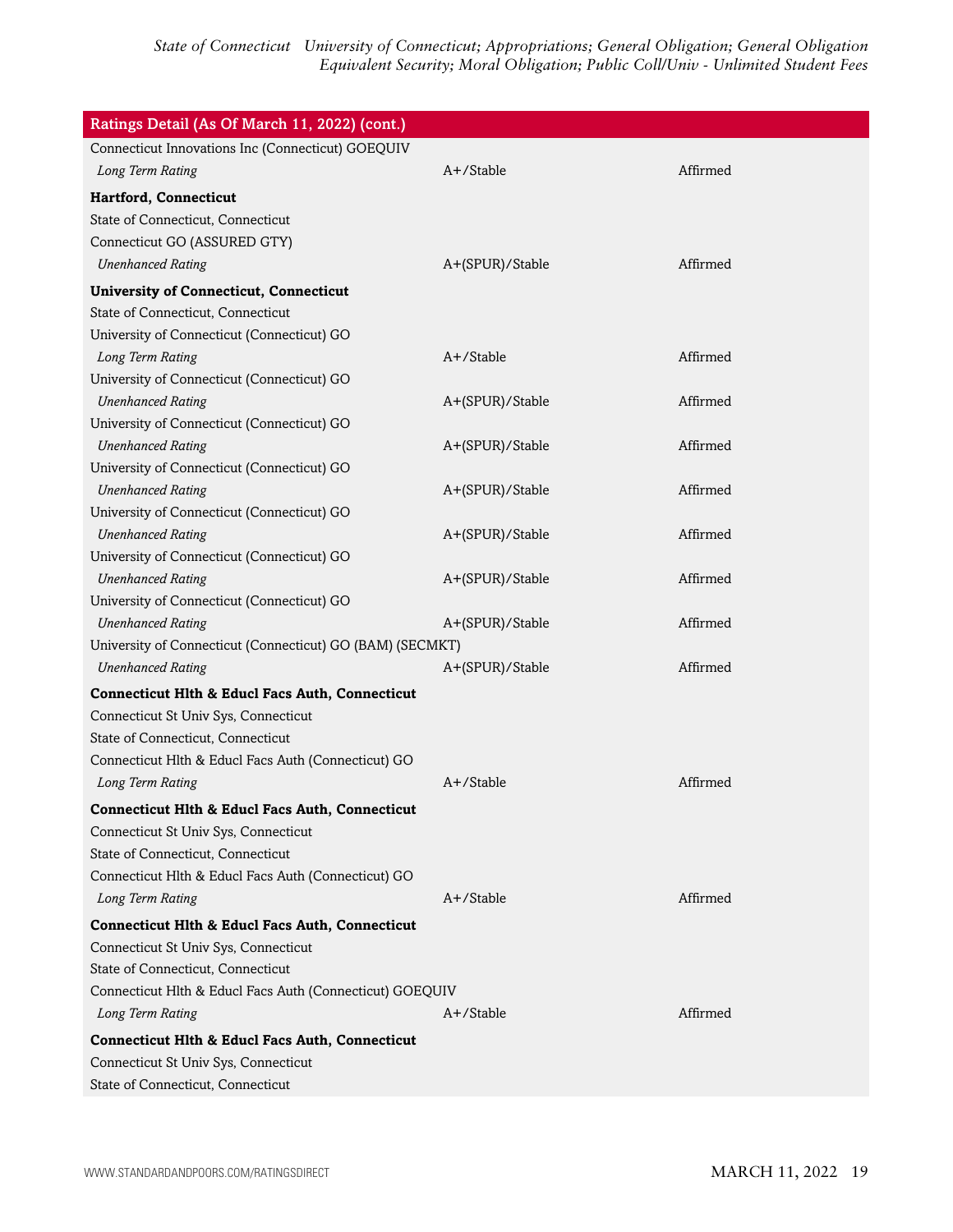| Ratings Detail (As Of March 11, 2022) (cont.)                                                                                                                                                                                         |                 |          |  |
|---------------------------------------------------------------------------------------------------------------------------------------------------------------------------------------------------------------------------------------|-----------------|----------|--|
| Connecticut Hlth & Educl Facs Auth (Connecticut) GOEQUIV                                                                                                                                                                              |                 |          |  |
| Long Term Rating                                                                                                                                                                                                                      | $A+$ /Stable    | Affirmed |  |
| <b>Connecticut Hlth &amp; Educl Facs Auth, Connecticut</b><br>Connecticut St Univ Sys, Connecticut<br>State of Connecticut, Connecticut<br>Connecticut Hlth & Educl Facs Auth (Connecticut) GOEQUIV (AGM)                             |                 |          |  |
| <b>Unenhanced Rating</b>                                                                                                                                                                                                              |                 | Affirmed |  |
|                                                                                                                                                                                                                                       | A+(SPUR)/Stable |          |  |
| <b>Connecticut Hlth &amp; Educl Facs Auth, Connecticut</b><br>Connecticut St Univ Sys, Connecticut<br>State of Connecticut, Connecticut<br>Connecticut Hlth & Educl Facs Auth (Connecticut) GOEQUIV (BAM)                             |                 |          |  |
| <b>Unenhanced Rating</b>                                                                                                                                                                                                              | A+(SPUR)/Stable | Affirmed |  |
| <b>Connecticut Hlth &amp; Educl Facs Auth, Connecticut</b><br>Connecticut St Univ Sys, Connecticut<br>State of Connecticut, Connecticut<br>Connecticut Hlth & Educl Facs Auth (Connecticut) GOEQUIV (BAM)<br><b>Unenhanced Rating</b> | A+(SPUR)/Stable | Affirmed |  |
| <b>Connecticut Hlth &amp; Educl Facs Auth, Connecticut</b>                                                                                                                                                                            |                 |          |  |
| Connecticut St Univ Sys, Connecticut<br>State of Connecticut, Connecticut<br>Connecticut Hlth & Educl Facs Auth (Connecticut) GOEQUIV (BAM)<br><b>Unenhanced Rating</b>                                                               | A+(SPUR)/Stable | Affirmed |  |
| <b>Connecticut Hlth &amp; Educl Facs Auth, Connecticut</b>                                                                                                                                                                            |                 |          |  |
| Connecticut St Univ Sys, Connecticut<br>State of Connecticut, Connecticut<br>Connecticut Hlth & Educl Facs Auth (Connecticut) GOEQUIV (BAM) (SECMKT)<br><b>Unenhanced Rating</b>                                                      | A+(SPUR)/Stable | Affirmed |  |
| <b>Connecticut Hlth &amp; Educl Facs Auth, Connecticut</b>                                                                                                                                                                            |                 |          |  |
| Connecticut St Univ Sys, Connecticut<br>State of Connecticut, Connecticut<br>Connecticut Hlth & Educl Facs Auth (Connecticut) GOEQUIV (BAM) (SECMKT)<br><b>Unenhanced Rating</b>                                                      | A+(SPUR)/Stable | Affirmed |  |
| <b>Connecticut Hlth &amp; Educl Facs Auth, Connecticut</b>                                                                                                                                                                            |                 |          |  |
| Connecticut St Univ Sys, Connecticut<br>State of Connecticut, Connecticut<br>Connecticut Hlth & Educl Facs Auth (Connecticut) GO (BAM) (SECMKT)<br><b>Unenhanced Rating</b>                                                           | A+(SPUR)/Stable | Affirmed |  |
| <b>University of Connecticut, Connecticut</b>                                                                                                                                                                                         |                 |          |  |
| State of Connecticut, Connecticut<br>University of Connecticut, Connecticut<br>University of Connecticut (Connecticut) GO                                                                                                             |                 |          |  |
| Long Term Rating                                                                                                                                                                                                                      | A+/Stable       | Affirmed |  |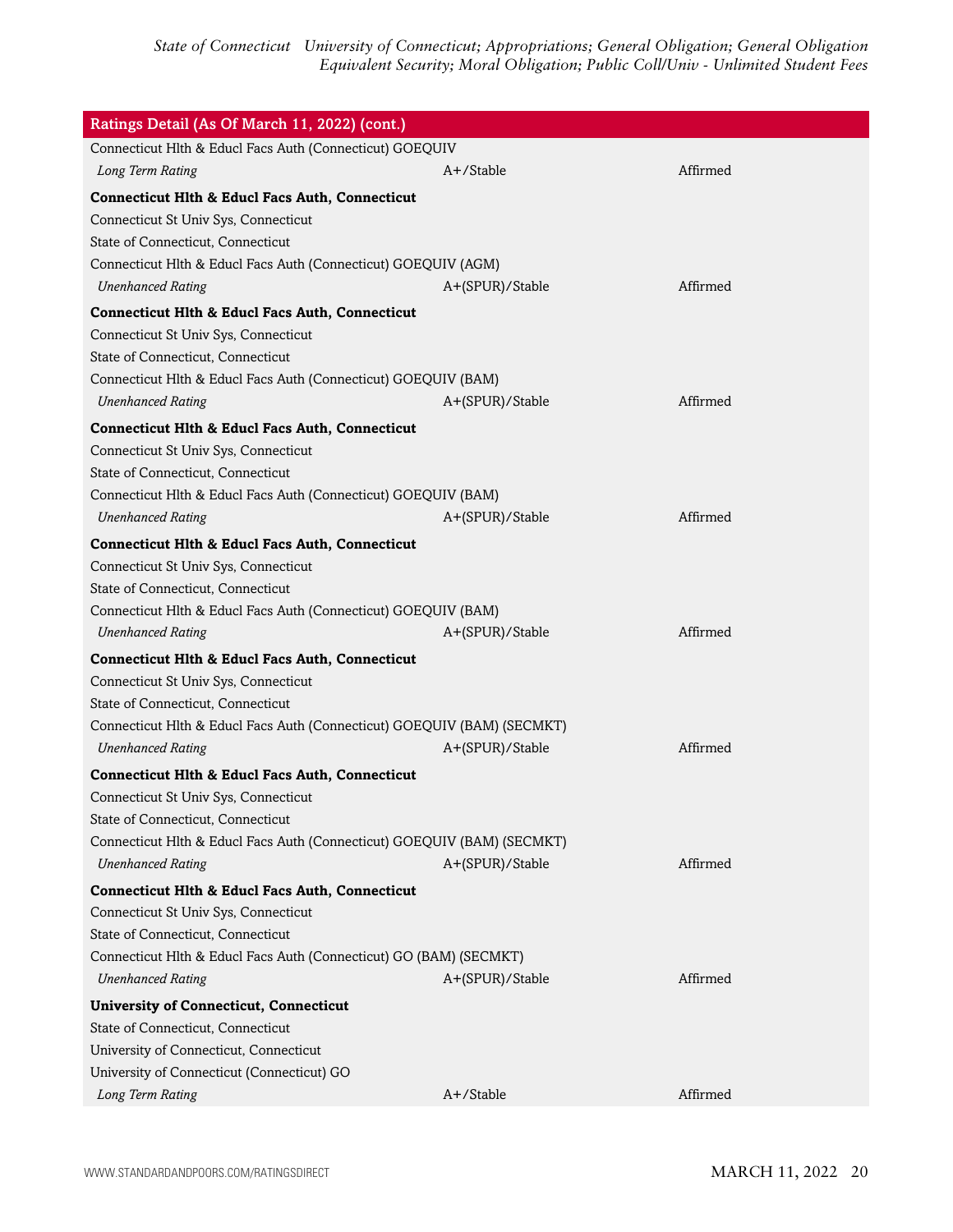| Ratings Detail (As Of March 11, 2022) (cont.)                                      |              |          |
|------------------------------------------------------------------------------------|--------------|----------|
| <b>University of Connecticut, Connecticut</b><br>State of Connecticut, Connecticut |              |          |
| University of Connecticut, Connecticut                                             |              |          |
| University of Connecticut (Connecticut) GO                                         |              |          |
| Long Term Rating                                                                   | $A+$ /Stable | Affirmed |
| <b>University of Connecticut, Connecticut</b>                                      |              |          |
| State of Connecticut, Connecticut                                                  |              |          |
| University of Connecticut, Connecticut                                             |              |          |
| University of Connecticut (Connecticut) GO                                         |              |          |
| Long Term Rating                                                                   | $A+$ /Stable | Affirmed |
| <b>University of Connecticut, Connecticut</b>                                      |              |          |
| State of Connecticut, Connecticut                                                  |              |          |
| University of Connecticut, Connecticut                                             |              |          |
| University of Connecticut (Connecticut) GO                                         |              |          |
| Long Term Rating                                                                   | A+/Stable    | Affirmed |
| <b>University of Connecticut, Connecticut</b>                                      |              |          |
| State of Connecticut, Connecticut                                                  |              |          |
| University of Connecticut, Connecticut                                             |              |          |
| University of Connecticut (Connecticut) GOEQUIV                                    |              |          |
| Long Term Rating                                                                   | $A+$ /Stable | Affirmed |
| <b>University of Connecticut, Connecticut</b>                                      |              |          |
| State of Connecticut, Connecticut                                                  |              |          |
| University of Connecticut, Connecticut                                             |              |          |
| University of Connecticut (Connecticut) GOEQUIV                                    |              |          |
| Long Term Rating                                                                   | A+/Stable    | Affirmed |
| <b>University of Connecticut, Connecticut</b>                                      |              |          |
| State of Connecticut, Connecticut                                                  |              |          |
| University of Connecticut, Connecticut                                             |              |          |
| University of Connecticut (Connecticut) GOEQUIV                                    |              |          |
| Long Term Rating                                                                   | A+/Stable    | Affirmed |
| <b>University of Connecticut, Connecticut</b>                                      |              |          |
| State of Connecticut, Connecticut                                                  |              |          |
| University of Connecticut, Connecticut                                             |              |          |
| University of Connecticut (Connecticut) GO                                         |              |          |
| Long Term Rating                                                                   | A+/Stable    | Affirmed |
| <b>University of Connecticut, Connecticut</b>                                      |              |          |
| State of Connecticut, Connecticut                                                  |              |          |
| University of Connecticut, Connecticut                                             |              |          |
| University of Connecticut (Connecticut) GO                                         |              |          |
| Long Term Rating                                                                   | $A+$ /Stable | Affirmed |
| <b>University of Connecticut, Connecticut</b>                                      |              |          |
| State of Connecticut, Connecticut                                                  |              |          |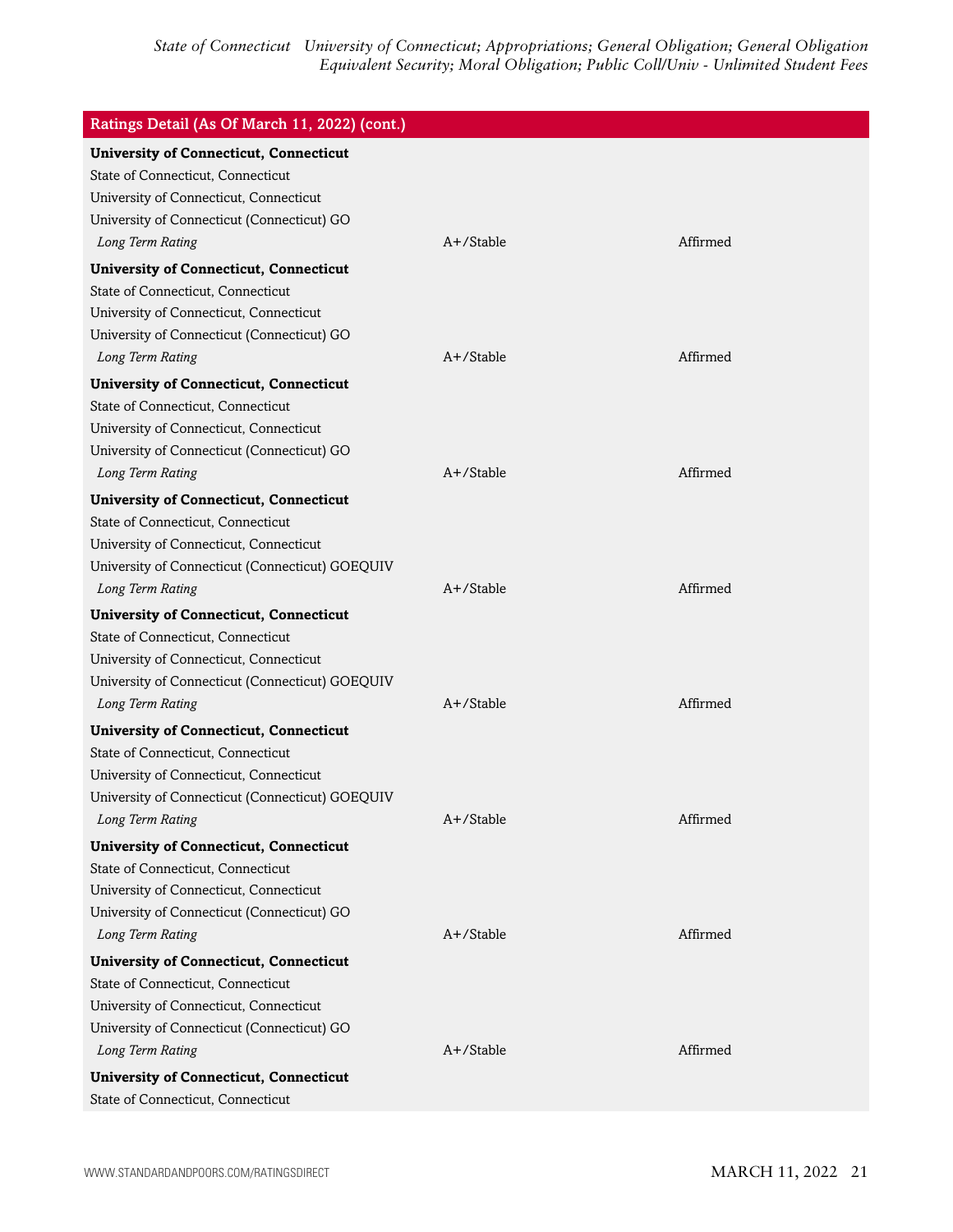| Ratings Detail (As Of March 11, 2022) (cont.)             |                 |          |
|-----------------------------------------------------------|-----------------|----------|
| University of Connecticut, Connecticut                    |                 |          |
| University of Connecticut (Connecticut) GO                |                 |          |
| Long Term Rating                                          | $A+$ /Stable    | Affirmed |
| <b>University of Connecticut, Connecticut</b>             |                 |          |
| State of Connecticut, Connecticut                         |                 |          |
| University of Connecticut, Connecticut                    |                 |          |
| University of Connecticut (Connecticut) GO                |                 |          |
| Long Term Rating                                          | $A+$ /Stable    | Affirmed |
| <b>University of Connecticut, Connecticut</b>             |                 |          |
| State of Connecticut, Connecticut                         |                 |          |
| University of Connecticut, Connecticut                    |                 |          |
| University of Connecticut (Connecticut) GO                |                 |          |
| Long Term Rating                                          | $A+$ /Stable    | Affirmed |
| <b>University of Connecticut, Connecticut</b>             |                 |          |
| State of Connecticut, Connecticut                         |                 |          |
| University of Connecticut, Connecticut                    |                 |          |
| University of Connecticut (Connecticut) GO (BAM)          |                 |          |
| <b>Unenhanced Rating</b>                                  | A+(SPUR)/Stable | Affirmed |
| <b>University of Connecticut, Connecticut</b>             |                 |          |
| State of Connecticut, Connecticut                         |                 |          |
| University of Connecticut, Connecticut                    |                 |          |
| University of Connecticut (Connecticut) GO (BAM) (SECMKT) |                 |          |
| <b>Unenhanced Rating</b>                                  | A+(SPUR)/Stable | Affirmed |
| Many issues are enhanced by bond insurance.               |                 |          |